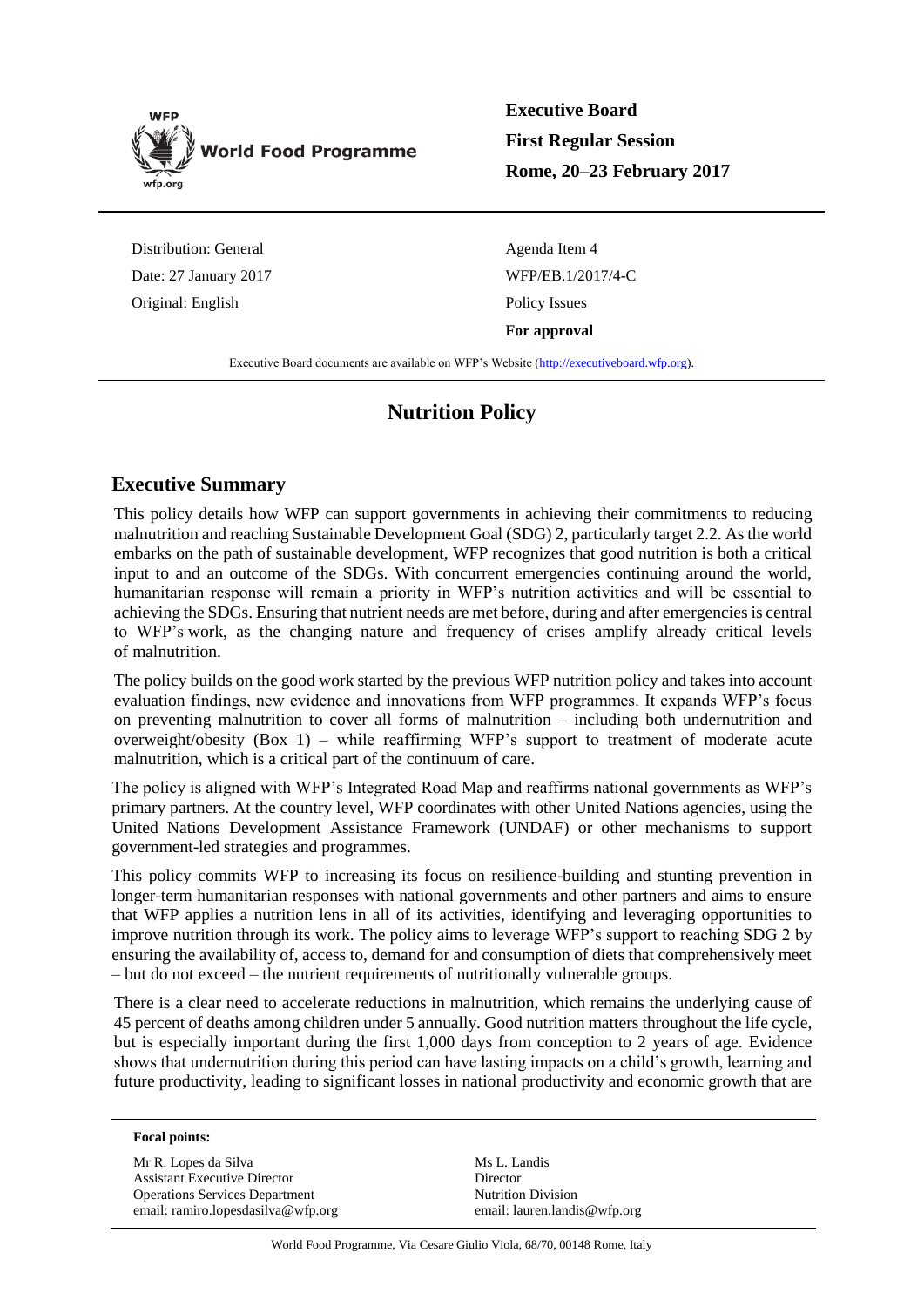equivalent to 8–11 percent of gross domestic product. Such chronic undernutrition can lead to stunting, increasing the risk of non-communicable diseases later in life.

Worldwide, approximately 2 billion people suffer from micronutrient deficiencies, 51 million children under 5 are wasted, 159 million are stunted and 43 million are overweight. This burden of malnutrition is reflected in sub-optimal physical development and health among populations, which undermines the social and economic development of countries.

Ten evidence-based, nutrition-specific interventions have been identified, which – if brought to scale – would decrease child deaths by 15 percent and stunting by 20 percent.<sup>1</sup> Continued focus on nutrition-specific interventions, particularly those that prevent malnutrition, is necessary, but nutrition-sensitive approaches are also essential in accelerating progress towards ending malnutrition in all its forms. With its strong operational and technical skills, WFP will build on its broad-ranging experience of nutrition in changing contexts, to support direct implementation and provide governments with technical assistance in improving analysis, targeting, modality selection, delivery and monitoring for nutrition interventions based on its complementary strengths.

In its enhanced engagement in nutrition, WFP will prioritize support to vulnerable groups to increase their access to and consumption of adequate and diverse diets, using gender-sensitive nutrition analysis as the base for gender-transformative nutrition programming in line with the WFP Gender Policy. Combining approaches for improving gender equality and women's empowerment (GEWE) with nutrition programming has the potential to produce mutually reinforcing results for both GEWE and nutrition. Availability of, access to and demand for nutritious food are fundamental in supporting good nutrition, eliminating poverty and achieving the SDGs for inclusive economic growth, health and education. They require moving beyond the focus on quantity – calories – and increasing attention to quality – nutrients.

A world free from malnutrition can only be attained through government-led, multi-partner and multi-sector efforts involving United Nations agencies, civil society, international organizations, foundations, academia and the private sector. WFP commits to working as a global advocate, and at the regional and country levels, to support programmes and enhance national capacities for overcoming constraints on availability of, access to, demand for and consumption of the safe, healthy and adequate diets needed to end malnutrition in all its forms by 2030.<sup>2</sup>

Coordinated partnerships are a cornerstone of WFP's engagement in nutrition. Addressing the complex drivers of malnutrition requires collaboration among diverse sectors and stakeholders and intensified work to scale up nutrition-specific and -sensitive programmes at the country level. With partners, WFP has committed to incorporating nutrition components into appropriate programmes for which nutrition is not a primary objective, and to linking vulnerable groups to these components where possible.

The 2012 Nutrition Policy provided the foundation for WFP's approach to nutrition by emphasizing how a combination of nutrition-specific and -sensitive interventions could be used to address malnutrition. This entails a context-specific focus on supporting women, men, girls and boys in consuming healthy diets, balancing immediate needs with long-term approaches to strengthen local food and social protection systems. The Nutrition Policy significantly enhances WFP's work by aligning it with the 2030 Agenda, building on WFP's current approach based on the latest thinking and evidence, and diversifying the means of supporting countries in achieving their nutrition-related goals.

<sup>&</sup>lt;sup>1</sup> Bhutta, Z. *et al.* 2013. Evidence-based interventions for improvement of maternal and child nutrition: what can be done and at what cost? *The Lancet*, 382(9890): 452–477.

 $2$  Healthy and adequate diets meet, but do not exceed, an individual's nutrient needs. The exact composition of a diversified and healthy diet varies, depending on individual needs – based on age, gender, lifestyle, degree of physical activity, etc. – cultural context, locally available foods and dietary customs. In addition, it is imperative that all diets are composed of food that is safe. Food safety refers to the conditions and practices that preserve the quality of food and prevent contamination and [food-borne](http://umm.edu/health/medical/ency/articles/food-safety) illnesses.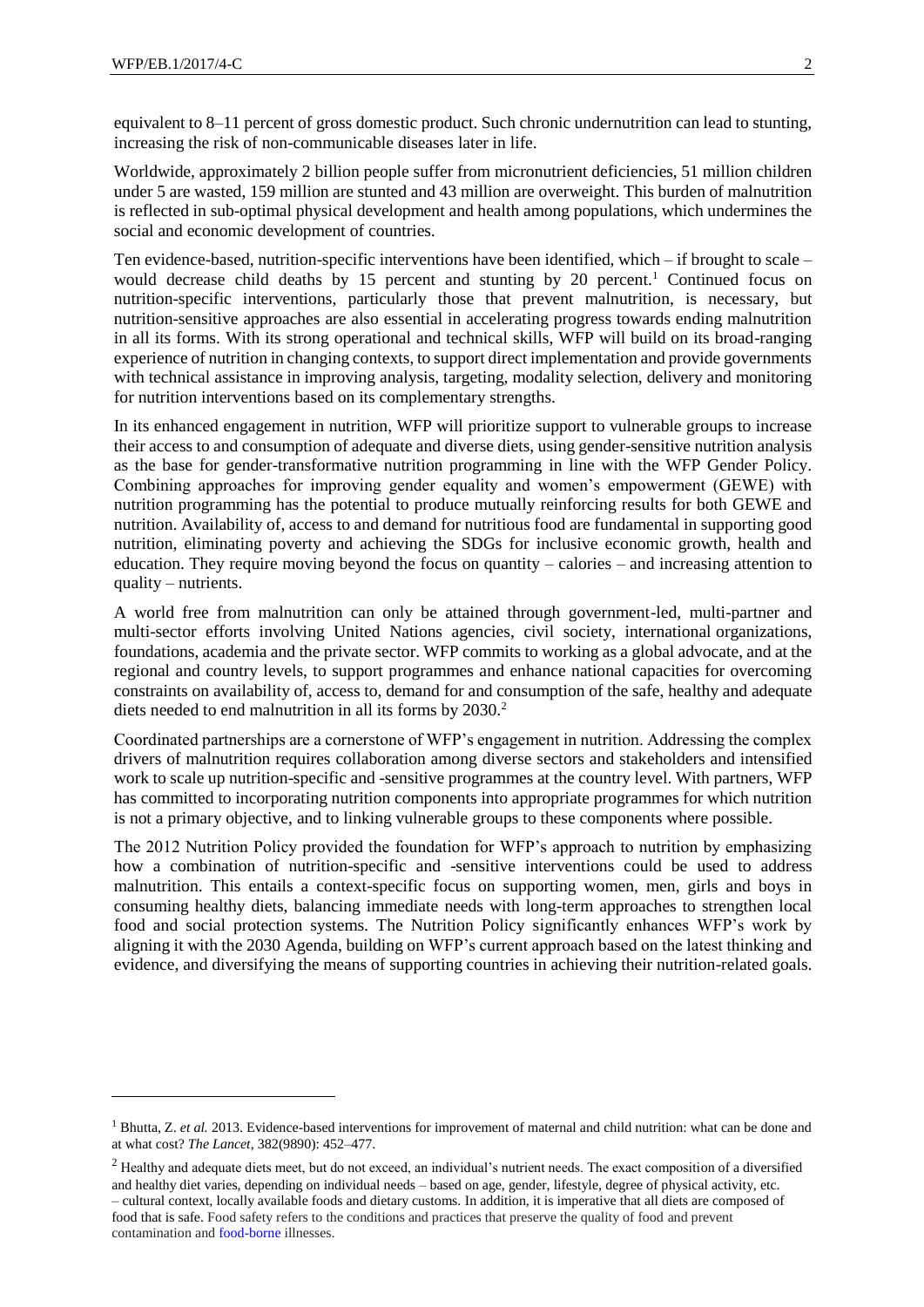#### **Box 1: Definitions of malnutrition**

Throughout this policy document, "malnutrition" refers to acute malnutrition, chronic malnutrition, micronutrient deficiencies, overweight and obesity.

*Acute malnutrition,* also known as wasting, develops as a result of recent rapid weight loss or a failure to gain weight. In children, it is assessed through the weight-for-height (WFH) nutritional index or mid-upper arm circumference (MUAC). In adults, it is assessed through body mass index (BMI) or MUAC. Acute malnutrition is also assessed using the clinical signs of visible wasting and nutritional oedema. The degree of acute malnutrition in an indivividual is classified as either moderate or severe.

*Chronic malnutrition,* also referred to as stunting, develops over a long period as a result of inadequate nutrition, repeated infections or both. It is measured by the height-for-age (HFA) index and manifested by a child under the age of 5 being too short for his/her age. Unlike wasting, stunting develops through a slow cumulative process and may not be evident for some years. Chronic malnutrition cannot generally be reversed or treated, but it can be prevented.

*Micronutrient deficiency disease* (MND) is a clinical disease caused by a lack of intake, absorption or utilization of one or more essential vitamins or minerals.

*Overweight and obesity* are defined as abnormal or excessive fat accumulation that may impair health. The BMI is a simple measure of weight-for-height that is commonly used to classify overweight and obesity in adults. High BMI is a major risk factor for non-communicable diseases. Overweight and obesity may co-occur with micronutrient deficiencies, which are also linked to poor diets.

## **Draft decision**\*

-

The Board approves "Nutrition Policy" (WFP/EB.1/2017/4-C).

<sup>\*</sup> This is a draft decision. For the final decision adopted by the Board, please refer to the Decisions and Recommendations document issued at the end of the session.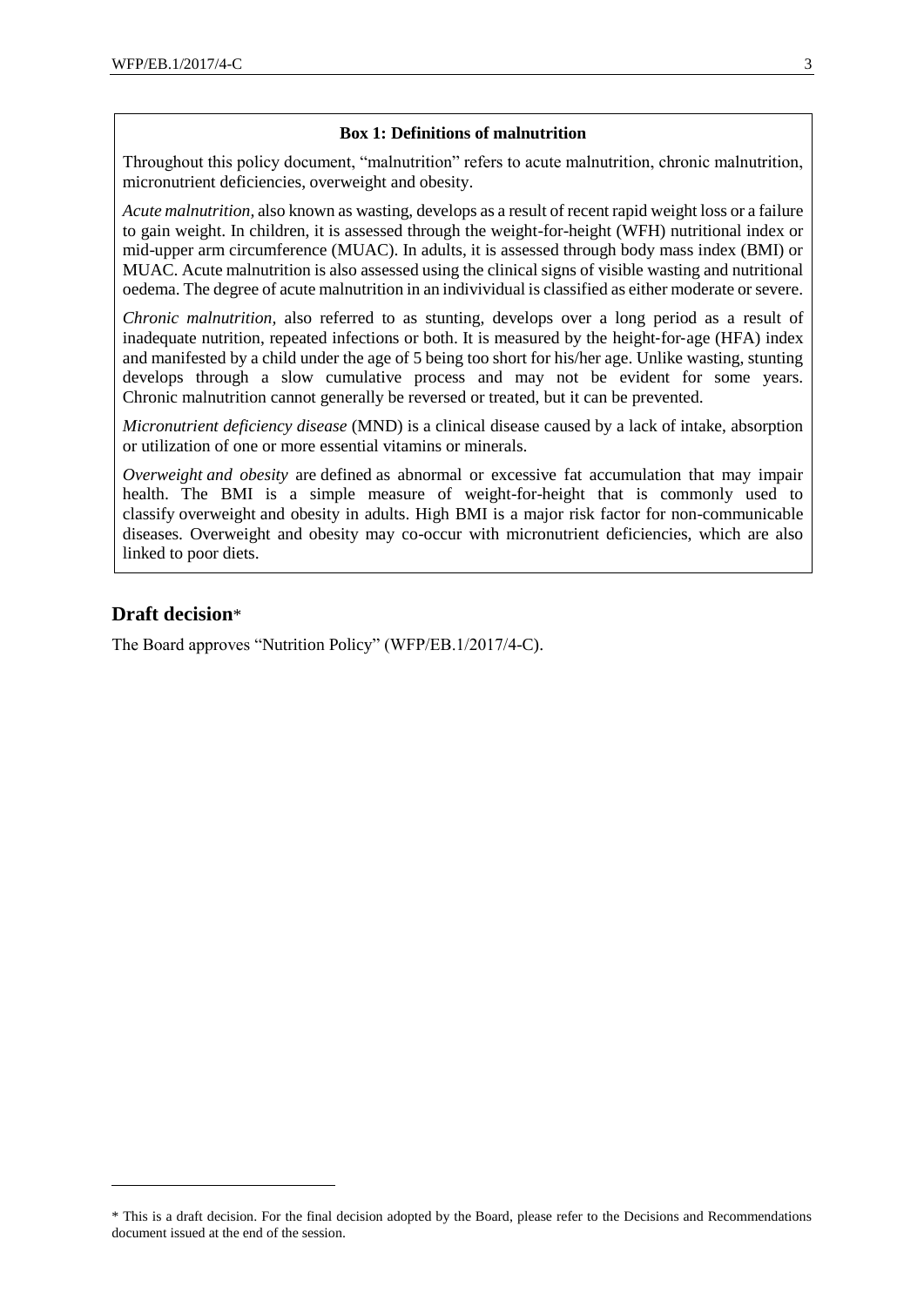## **Introduction**

- 1. The Sustainable Development Goals (SDGs) represent a comprehensive approach to sustainable development in all economic, social and environmental dimensions. The interconnected nature of the SDGs reflects the need for integrated, multi-sector approaches that leave no one behind and endeavour to reach the people furthest behind first. With adoption of the 2030 Agenda, the critical importance of malnutrition as a contributor to and an outcome of poverty was brought to the centre of the global policy framework for sustainable development. The 2030 Agenda demonstrates the global community's resolve to complete the unfinished work of the Millennium Development Goals, with increased attention to the multi-dimensional, underlying determinants of nutrition, which include food, health, and social protection systems and safety nets, along with environmental sustainability.
- <span id="page-3-0"></span>2. Nutrition is both an input to and an output of several SDGs. The 2016 Global Nutrition Report noted that at least 12 of the 17 goals include indicators that are highly relevant to nutrition.<sup>3</sup> For example, as good nutrition affects educational attainment and income-earning potential, nutrition has powerful ramifications for the achievement of SDG 1 on poverty, SDG 3 on health), SDG 4 on education and SDG 8 on sustainable growth. For people suffering from diseases such as HIV/AIDS and tuberculosis, good nutrition is essential in supporting recovery and adherence to treatment. Malnutrition is a multi-sector issue, which is influenced by many other issues in addition to food security. Environmental factors such as poor water and sanitation (SDG 6) have impacts on people's nutrition status, as do access to quality healthcare (SDG 3) and gender inequality (SDG 5). Nutrition is also closely interlinked with environmental issues, especially sustainable consumption and production (SDG 12) and conservation of oceans, seas and marine resources (SDG 14). Consumption patterns can have impacts on the environment, and environmental issues in turn affect nutrition in multiple ways. For diets to be sustainable, the relationships among these factors need to be considered.
- 3. Recognizing these critical linkages, the specific global target for nutrition has been enshrined in SDG 2: End hunger, achieve food security and improved nutrition, and promote sustainable agriculture. Specifically, Target 2.2 aims to "By 2030 end all forms of malnutrition, including achieving by 2025 the internationally agreed World Health Assembly targets on stunting and wasting in children under 5 years of age, and address the nutritional needs of adolescent girls, pregnant and lactating women, and older persons". Ending all forms of malnutrition will require integrated efforts to accelerate progress on reducing the multiple burdens of malnutrition among vulnerable groups.
- 4. The 2030 Agenda recognizes that there are enormous disparities in opportunity, wealth and power.<sup>4</sup> "Leaving no one behind" in the fight against malnutrition will require reaching the most vulnerable women, men, girls and boys, with special attention to people living in extreme poverty; people with disabilities; elderly people; people affected by diseases such as HIV,<sup>5</sup> tuberculosis and malaria; people facing social and economic discrimination; refugees; internally displaced persons; and people affected by humanitarian crises, extreme violence and climate-related and other disasters. As women often bear the primary responsibility for feeding their families, gender equality and women's empowerment have critical effects on all aspects of development and human well-being. Ending all forms of discrimination, violence and harmful practices against women and girls, ensuring women's full and effective participation at all levels of decision-making in political, public and economic life, and recognizing, valuing and redistributing unpaid care and domestic work are fundamental to implementing the 2030 Agenda and achieving food security and nutrition for all people.
- 5. Ensuring good nutrition before, during and after emergencies is crucial for reaching people who would otherwise be left behind. Ending malnutrition in all its forms requires a strong focus on

<sup>&</sup>lt;sup>3</sup> International Food Policy Research Institute (IFPRI). 2016. Global Nutrition Report.

<sup>4</sup> United Nations General Assembly. Transforming our World: the 2030 Agenda for Sustainable Development (UNGA A/RES/70/1).

<sup>5</sup> For more on WFP's response to HIV, refer to WFP HIV and AIDS Policy (WFP/EB.2/2010/4-A).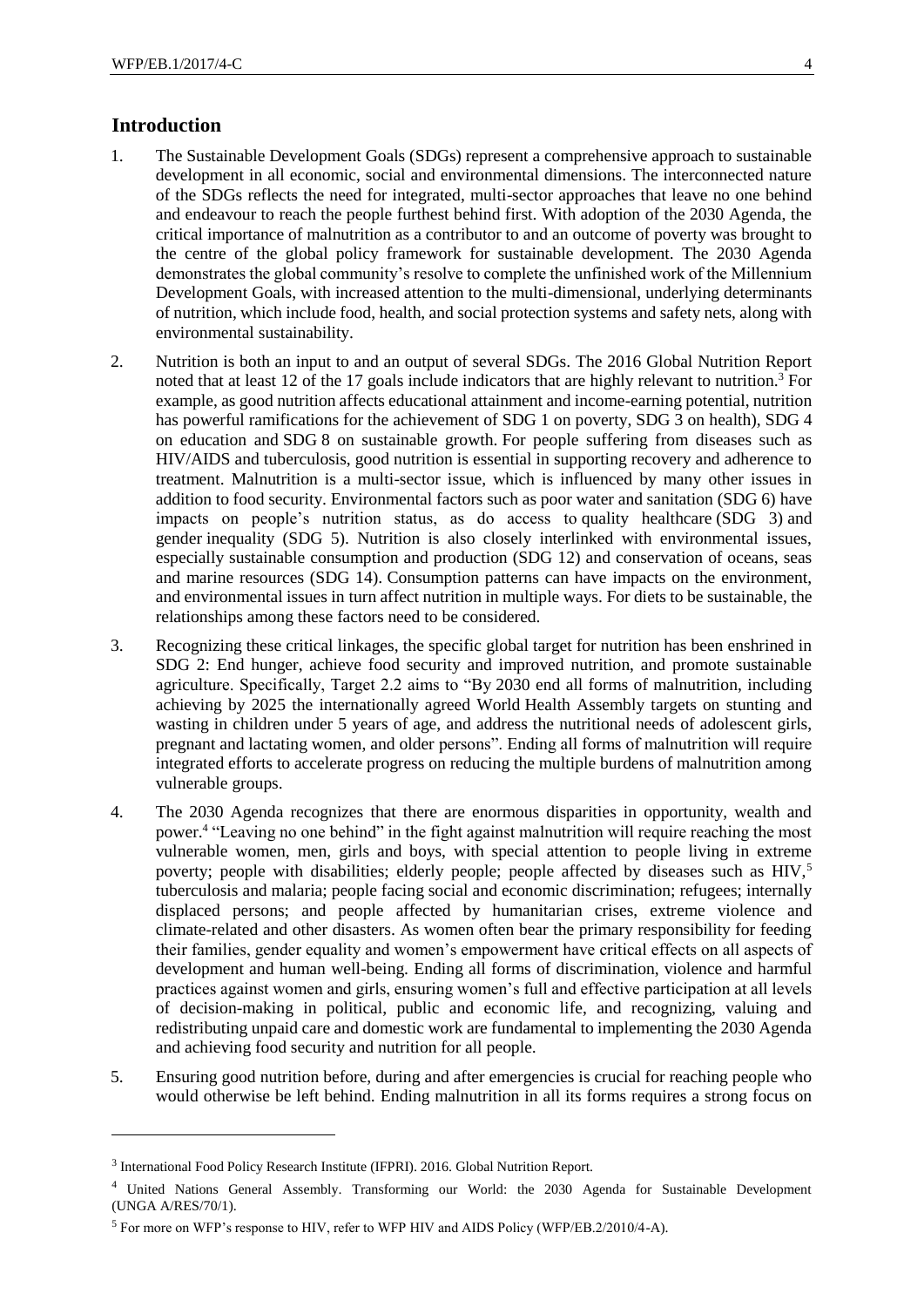the changing nature and increasing complexity of emergencies, and an explicit understanding of the links between emergencies and long-term nutrition outcomes. Conflict and climate change can amplify the need for nutrition interventions, with malnutrition rates that are already above critical levels in many contexts. At the same time, growing inequalities further shift the burden of malnutrition to poor and vulnerable people, who are inherently affected by the deprivation of structural poverty.

- 6. For these reasons, resilience-building is imperative. Nutrition and resilience are mutually reinforcing, and a focus on ensuring good nutrition is an integral component of the resilience-building process. Good nutrition results in resilient people, communities and nations as well-nourished individuals are healthier, can work harder and have greater potential physical reserves. Resilient people, communities and nations are also better able to protect the nutrition of the most vulnerable people in the event of stresses and shocks. Conversely, the households that are most affected by shocks and threats face the greatest risk of malnutrition. Therefore, building resilience is an essential component of efforts to reduce malnutrition sustainably.
- 7. The growing importance of climate resilience and its relationship to malnutrition must be carefully assessed so that the most appropriate actions can be taken. Findings from the fifth assessment report of the Intergovernmental Panel on Climate Change (IPCC) indicate that climate change could increase the risk of hunger and malnutrition by 20 percent by 2050.<sup>6</sup> Climate change can have impacts on nutrition by decreasing food security, increasing the incidence of disease, decreasing the quality of water and sanitation, and affecting people's choices about how they allocate time and caregiving resources. The most food-insecure and poorest groups are already highly vulnerable to seasonal weather cycles, which negatively affect their health and nutrition, and indicate extreme vulnerability to climate risk.<sup>7</sup> Seasonal food scarcity and climate shocks such as floods and droughts drive short-term malnutrition and morbidity. Other slow-onset events affect the kinds of crops that can be grown and their nutrient value, with impacts on dietary quality. When climate-related shocks occur, the situation of these already vulnerable people can quickly deteriorate into a food and nutrition crisis.
- <span id="page-4-0"></span>8. Both the IPCC and the World Health Organization (WHO) list malnutrition as one of the five key health impacts resulting from climate change. $8$  While quantifying the impacts of climate change on nutrition and forecasting them into the future under different climate scenarios remains difficult, several studies have suggested a significant association between child stunting and variables in weather, seasonality and temperature[.](#page-4-0)<sup>8</sup> In Zambia, children born in drought conditions are up to 12 percent more likely to have below-average height and weight than children born in non-crisis years.<sup>9</sup> In Bangladesh, studies show increased wasting and stunting rates among pre-school children after floods as a result of reduced access to food, difficulties in providing proper care and greater exposure to contaminants.<sup>10</sup> In Ethiopia, children born in areas affected by disaster are 35.5 percent more likely to be malnourished and 41 percent more likely to be stunted than other children.<sup>11</sup> To improve nutrition, it is therefore essential that WFP's activities reduce disaster risk, build resilience and help people to adapt to climate change. As vulnerable women are disproportionally affected in their role as caregivers, ensuring their active participation in these activities is essential, taking into account their existing work burden, gender inequalities and capacities.

<sup>6</sup> IPCC, 2014, *Fifth Assessment Report.* <https://www.ipcc.ch/report/ar5/>

<sup>7</sup> Global Nutrition Report, 2015. *Action and Accountability to Advance Nutrition and Sustainable Development*. Available at: http://ebrary.ifpri.org/utils/getfile/collection/p15738coll2/id/129443/filename/129654.pdf

<sup>8</sup> Phalkey, R.K., Aranda-Jan, C., Marx, S., Höfle, B. & Sauerborn, R. 2015. Systematic Review of Current Efforts to Quantify the Impacts of Climate Change on Undernutrition. *Proceedings of the National Academy of Sciences* 112(33): E4522-E4529

<sup>9</sup> Gitau, R., Makasa, M., Kasonka, L., Sinkala, M., Chintu, C., Tomkins, A. and Fileau, S., 2005. Maternal Micronutrient Status and Decreased Growth of Zambian Infants Born During and After the Maize Price Increases Resulting from the Southern African Drought of 2001–2002. *Public Health Nutr.,* 8(7): 837–843.

<sup>&</sup>lt;sup>10</sup> Del Ninno, C., Dorosh, P.A. and Smith, L.C. 2003. Public Policy, Markets and Household Coping Strategies in Bangladesh: Avoiding a Food Security Crisis Following the 1998 Floods. *World Development,* 31(7): 1221–1238.

<sup>11</sup> IPCC. 2007. Fourth Assessment Report. Available at[: https://www.ipcc.ch/report/ar4/.](https://www.ipcc.ch/report/ar4/)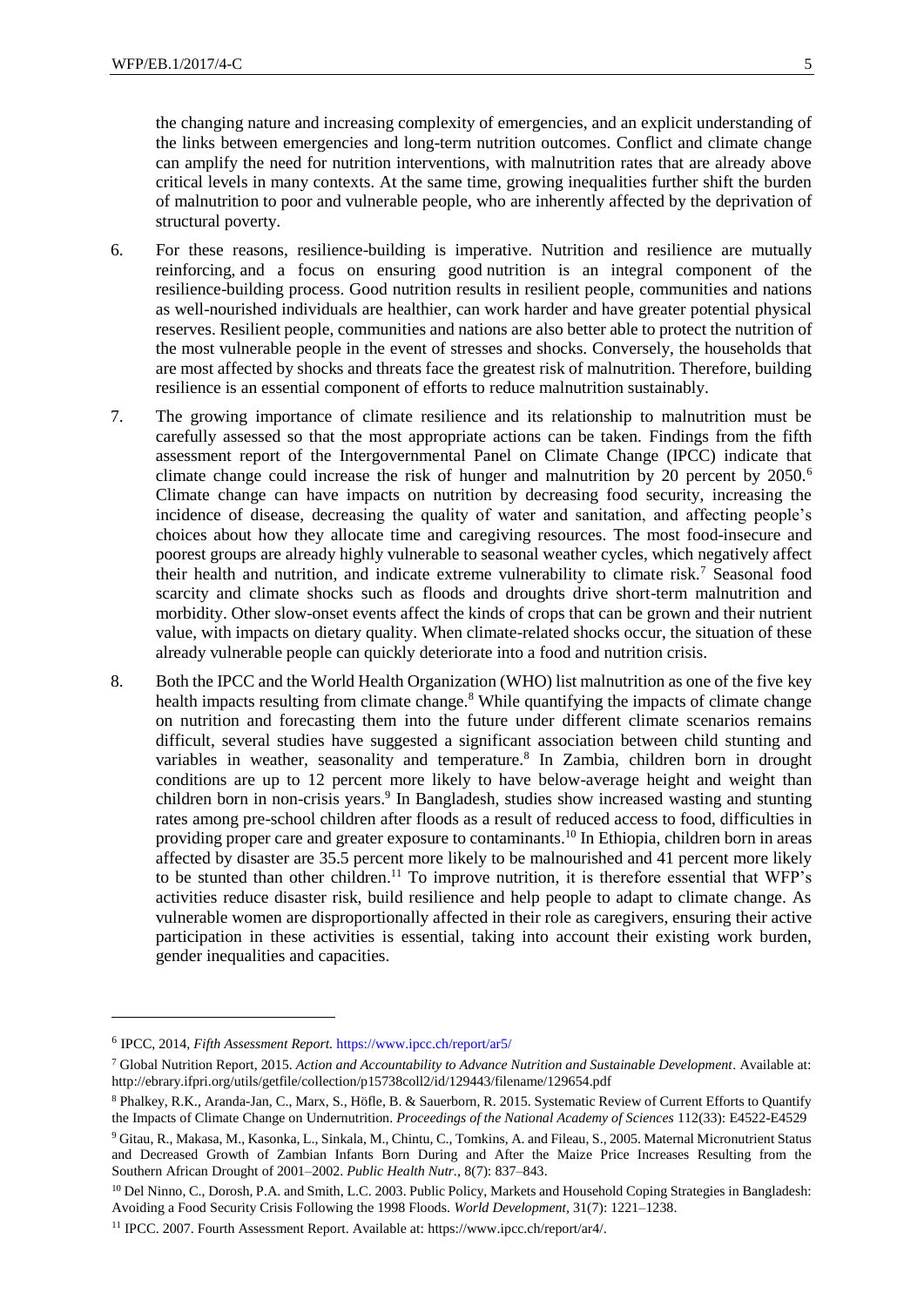- 9. Although continued risks exist and the challenge of malnutrition remains great, recent years have seen rapidly growing commitment and accelerating action to improve nutrition. These efforts have been galvanized by new evidence and an increasing understanding of nutrition's critical role in individual growth and development, and countries' sustainable development. In addition to the 2030 Agenda, international commitments to reducing malnutrition include the Rome Declaration on Nutrition and the Second International Conference on Nutrition (ICN2) Framework for Action, the Nutrition for Growth compact and the United Nations General Assembly resolution on the Decade of Action on Nutrition.<sup>12</sup> Platforms for global nutrition governance and support to country-level action are providing the basis for coordinated multi-stakeholder engagement in nutrition. They include the United Nations Standing Committee on Nutrition; the Committee on World Food Security (CFS); the Scaling Up Nutrition (SUN) movement, including the United Nations Network for SUN, the SUN Business Network, the SUN Civil Society Network and regional and national platforms; and the Global Nutrition Cluster for facilitating multi-sectoral coordination in humanitarian crises and links to national platforms for emergency preparedness.
- 10. Given the multi-sector nature of nutrition, the coherence of WFP's own policies is paramount to aligning activities and optimizing support to national governments to achieve the SDG targets related to ending malnutrition. In addition to its alignment with WFP's Strategic Plan, the Nutrition Policy builds on the 2012 Nutrition Policy and enhances linkages with WFP's policies on HIV and AIDS, cash transfers as food assistance instruments, gender, building resilience for food security and nutrition, and South–South and triangular cooperation, and on the policy on responding to the food security and nutrition impacts of climate change that will be presented to the Executive Board in February 2017, among others.

#### **Evolving Challenges**

- 11. Despite some progress towards World Health Assembly targets for 2025,<sup>13</sup> the number of people directly affected by malnutrition is immense: approximately 2 billion people suffer from micronutrient deficiencies; 51 million children under 5 are wasted; 159 million are stunted; and 43 million are overweight.<sup>14,15</sup> Malnutrition remains the underlying cause of 45 percent of deaths among children under  $5<sup>6</sup>$  Evidence shows that undernutrition during the first 1,000 days from conception to 2 years of age can have lasting impacts on children's growth, learning and future productivity. This leads to generations of adults who must live with the consequences, and to significant losses in national productivity and economic growth. Undernutrition also increases the risk of the non-communicable diseases that affect people later in life and are traditionally associated with excess, such as diabetes, elevated blood pressure and heart disease.<sup>16</sup>
- 12. Globally, an interrelated set of factors, including urbanization, are having impacts on body composition in what has been referred to as the "nutrition transition".<sup>17</sup> More than 44 lowand middle-income countries are experiencing the "double burden" – a combination of undernutrition<sup>18</sup> and overweight/obesity in the same population[.](#page-3-0)<sup>3</sup> Although overweight/obesity

<sup>&</sup>lt;sup>12</sup> United Nations Decade of Action on Nutrition (2016–2025) (United Nations General Assembly A/70/L.42).

<sup>&</sup>lt;sup>13</sup> Reduce by 40 percent the number of children under 5 who are stunted; achieve a 50 percent reduction in anaemia in women of reproductive age; achieve a 30 percent reduction in the number of infants born with low birthweight; ensure that there is no increase in the rate of overweight among children; increase to at least 50 percent the rate of exclusive breastfeeding in the first six months of life; and reduce and maintain childhood wasting at less than 5 percent.

<sup>14</sup> Black et al. 2013. Maternal and child undernutrition and overweight in low-income and middle-income countries. *The Lancet* 382(9890): 427–51.

<sup>15</sup> United Nations Children's Fund (UNICEF)/WHO/World Bank joint child malnutrition estimates, 2015.

<sup>16</sup> Hoddinott, J. *et al.* 2013. The economic rationale for investing in stunting reduction. *Maternal and Child Nutr.,* 9 (supple. 2): 69–82; Freire, W.B. *et al.* 2014. The double burden of undernutrition and excess body weight in Ecuador. *Am. J. Clin. Nutr.,*  100(6): 1636S–1643S; Kroker-Lobos, M.F. *et al.* 2014. The double burden of undernutrition and excess body weight in Mexico. *Am. J. Clin. Nutr.,* 100(6): 1652S–1658S; Ramirez-Zea, M. *et al.* 2014. The double burden of malnutrition in indigenous and nonindigenous Guatemalan populations. *Am. J. Clin. Nutr.* 100(6): 1644S–1651S.

<sup>17</sup> Popkin, B.M. 1993. Nutritional patterns and transitions. *Popul. Dev. Rev.* 19:138–57.

<sup>&</sup>lt;sup>18</sup> "Undernutrition" refers to micronutrient deficiencies, chronic malnutrition (also known as stunting) and acute malnutrition. "Malnutrition" encompasses these forms of undernutrition plus overweight and obesity.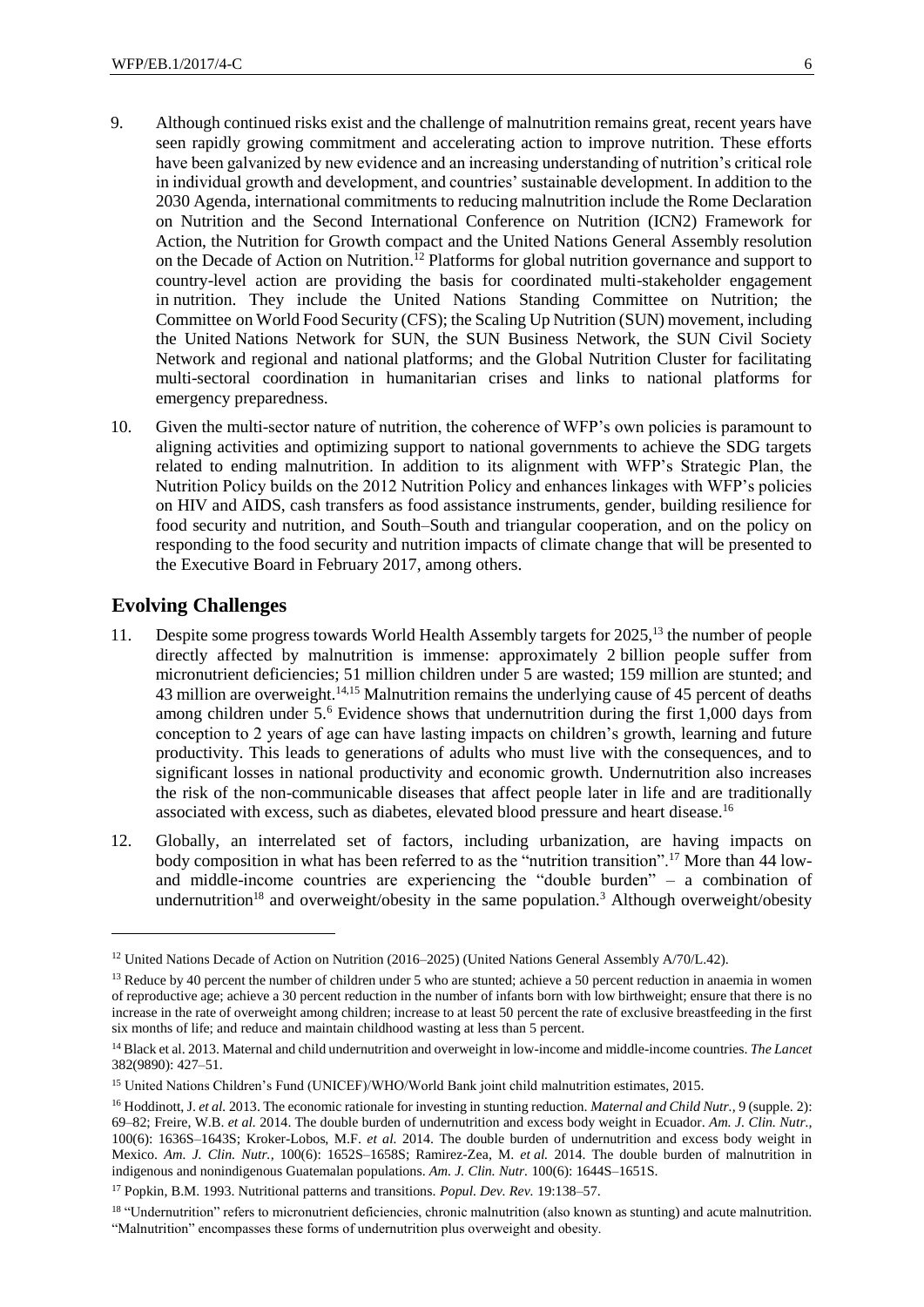and undernutrition appear as disparate nutrition issues, they share a common cause – poor diet. The prevalence of overweight and obesity is rising rapidly in low- and middle-income countries, with a small difference between the richest and poorest in most countries.<sup>19</sup> Most overweight children under 5 live in low- and middle-income countries, and the increase in overweight prevalence extends to adults, with maternal overweight reaching more than 80 percent in some high-burden countries.<sup>20</sup> The risk of both overweight/obesity and undernutrition in the same populations – and the apparent links between early undernutrition and nutrition-related chronic diseases later in life – are impossible to ignore.<sup>8</sup> As overweight and obesity place additional burdens on countries' development, there must be more explicit consideration of these challenges in prevention programming.

## **Box 2: WFP in the context of the double burden in Indonesia**

WFP's primary focus remains on addressing the unacceptably high rates of undernutrition found in many contexts. However, WFP joins the global community in recognizing that the prevalence of overweight and obesity is rising rapidly in low- and middle-income countries, with only a small difference in prevalence between the richest and poorest people in most countries.

For example, in Indonesia, high rates of wasting, stunting, overweight and obesity can be found in the poorest and wealthiest quintiles of the population, suggesting that behaviour has a significant influence on nutrition in addition to income, access to food, health and sanitation.

The strategic review of food security and nutrition in Indonesia emphasized the need for a change in attitude towards balanced nutrition, and noted that WFP has a comparative advantage in its collaboration with the Government, the private sector and communities.

In line with Indonesia's country strategic plan, WFP will work with the Ministry of Health and United Nations and private-sector partners on a campaign to encourage the consumption of nutritionally balanced foods among adolescent girls, women and men who have a major role in household nutrition in order to prevent overweight and obesity

- 13. Gender dynamics and inequality also require additional analysis in the design of nutrition strategies. Women and girls must enjoy equal access to quality education, economic resources and political participation as well as equal opportunities with men and boys for employment, leadership and decision-making at all levels. There is a strong link between gender equality and the nutrition status of women and their children, important factors are the education status, mobility, financial autonomy, age at marriage, age at first childbirth, patterns of decision-making in households and the care environment.<sup>21</sup> Globally, women have caught up with men in secondary education, although drop-out rates remain a problem and there are regional disparities. Childhood marriage still affects one in four girls/adolescent girls/women, $^{22}$  depriving them of opportunities for personal development and contributing to the intergenerational cycle of growth failure. HIV/AIDS infection in young women is another prominent factor linking gender inequality and gender-based violence to malnutrition.<sup>18</sup>
- 14. These complex and overlapping nutrition issues have direct impacts on the most vulnerable people, including those who lack access to healthy and diverse diets with adequate amounts of nutrients and the right amount of energy. Over the long term, the interrelated risks of conflict, climate change, social and economic inequalities and volatile food prices may lead to displacement within countries and across borders. Compounded by dietary shifts and growing

<sup>19</sup> Black et al. 2013. Maternal and child undernutrition and overweight in low-income and middle-income countries. *The Lancet* 382(9890): 427–51; Jones-Smith, J.C. et al. 2012. Is the burden of overweight shifting to the poor across the globe? Time trends among women in 39 low- and middle-income countries (1991–2008). *International Journal of Obesity,* 36(8):1114-1120; doi:10.1038/ijo.2011.179.

<sup>&</sup>lt;sup>20</sup> Rivera, *et al.* 2014. Introduction to the double burden of undernutrition and excess weight in Latin America. *Am. J. Clin. Nutr.,* 100(suppl): 1613S–1616S.

<sup>21</sup> van den Bold, M., Quisumbing, A. and Gillespie, S. 2013. *Women's Empowerment and Nutrition: An Evidence Review*. IFPRI Discussion Paper.

<sup>22</sup> United Nations Statistics Division. 2015. *The World's Women*.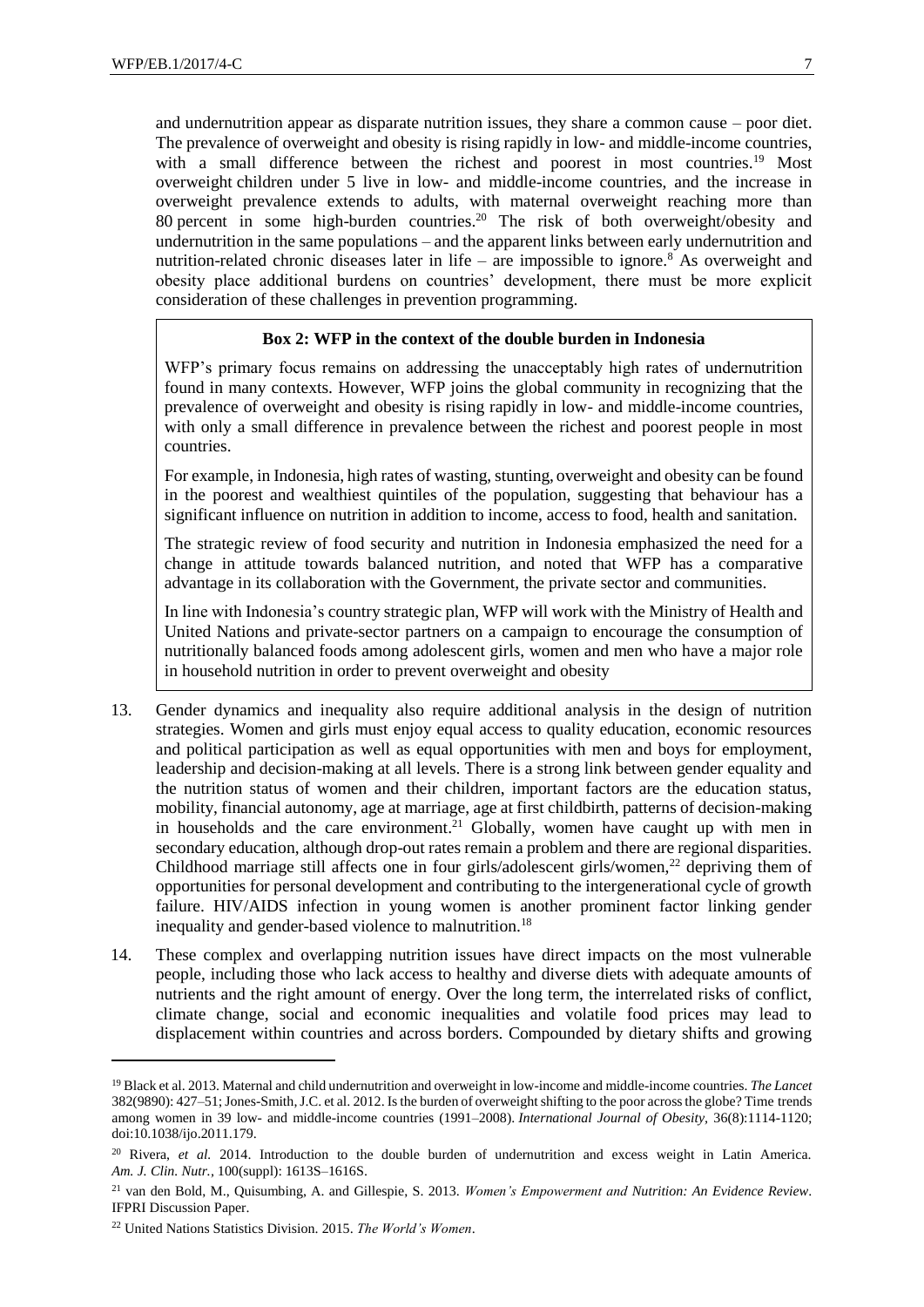urbanization, these evolving challenges require nutrition partners to undertake comprehensive analyses of each context's specific nutrition situation and develop multi-faceted response strategies. As the "nutrition transition" accelerates, these strategies must continue to prioritize undernutrition while considering all forms of malnutrition in the design of programmes and policies, and addressing the underlying structural causes of malnutrition.

15. Cost-effective strategies for improving nutrition are well known, but their implementation may be constrained by limited capacity of national systems, lack of coordinated efforts and insufficient funding. Overcoming these constraints is critical to ensuring sufficient coverage of nutrition-specific interventions such as the treatment of acute malnutrition, and food-based interventions to address the immediate causes of malnutrition. Evidence shows that if existing nutrition-specific interventions were brought to 90 percent scale, the impact would decrease deaths by 15 percent and stunting by 20 percent.<sup>23</sup> Clearly, nutrition-specific interventions are an essential part of the solution, but nutrition-sensitive approaches are also indispensable to sustainably reducing global malnutrition. Both approaches are mutually reinforcing: nutrition-specific interventions aim to address the immediate causes of malnutrition such as inadequate dietary intake, while nutrition-sensitive approaches address the underlying causes of malnutrition to bring sustainable improvements to the broader nutrition situation.

#### **Box 3: Nutrition-specific and nutrition-sensitive interventions**

Nutrition-specific interventions address the immediate causes of malnutrition, including dietary intake and health. Nutrition-sensitive programmes draw on complementary sectors such as agriculture, health, social protection, early child development, education and water and sanitation to affect the underlying causes of malnutrition, including poverty, food insecurity and lack of access to adequate care, health, water and sanitation services.

*Source*: Ruel, M.T. and Alderman, H. 2013. Nutrition-sensitive Interventions and Programmes: How can they Help to Accelerate Progress in Improving Maternal and Child Nutrition? *The Lancet*, 382(9891): 536–551.

## **Prioritizing Target Groups**

- 16. The SDGs emphasize the importance of reaching the most vulnerable people. Research has clearly shown that the first 1,000 days from conception to 2 years of age are the most critical period for intervention. This window of opportunity is a period of rapid development during which chronic malnutrition must be prevented to avert life-long consequences. Compensating later in life for deprivations during this period is difficult, but specific nutrition needs exist throughout the life cycle. Children and adults beyond the first 1,000 days can also benefit from nutrition interventions – including for cognitive and physical functioning and boosting the immune system – and these benefits must be considered in nutrition analysis and in support to policy and programme development.
- 17. Of particular importance are women of reproductive age and adolescent girls. Good nutrition benefits adolescent girls and women and may support the social and economic roles they play, while good nutrition status is also crucial for the foetal and early development of any children they may have. Although adolescent boys and men are not a priority target group, reaching them is also important – both for meeting their nutrition needs and for supporting their participation in influencing socio-cultural barriers to good nutrition. Nutrition actors must work jointly to identify and improve existing delivery platforms and establish strong partnerships for exploring new platforms to ensure that all vulnerable groups – including preschool-age children, school-age children and adolescents, people with disabilities, elderly people, indigenous peoples and people living with HIV – have access to safe, healthy and adequate diets.

<sup>&</sup>lt;sup>23</sup> Bhutta, Z. et al. 2013. Evidence-based interventions for improvement of maternal and child nutrition: what can be done and at what cost? *The Lancet*, 382(9890): 452–477.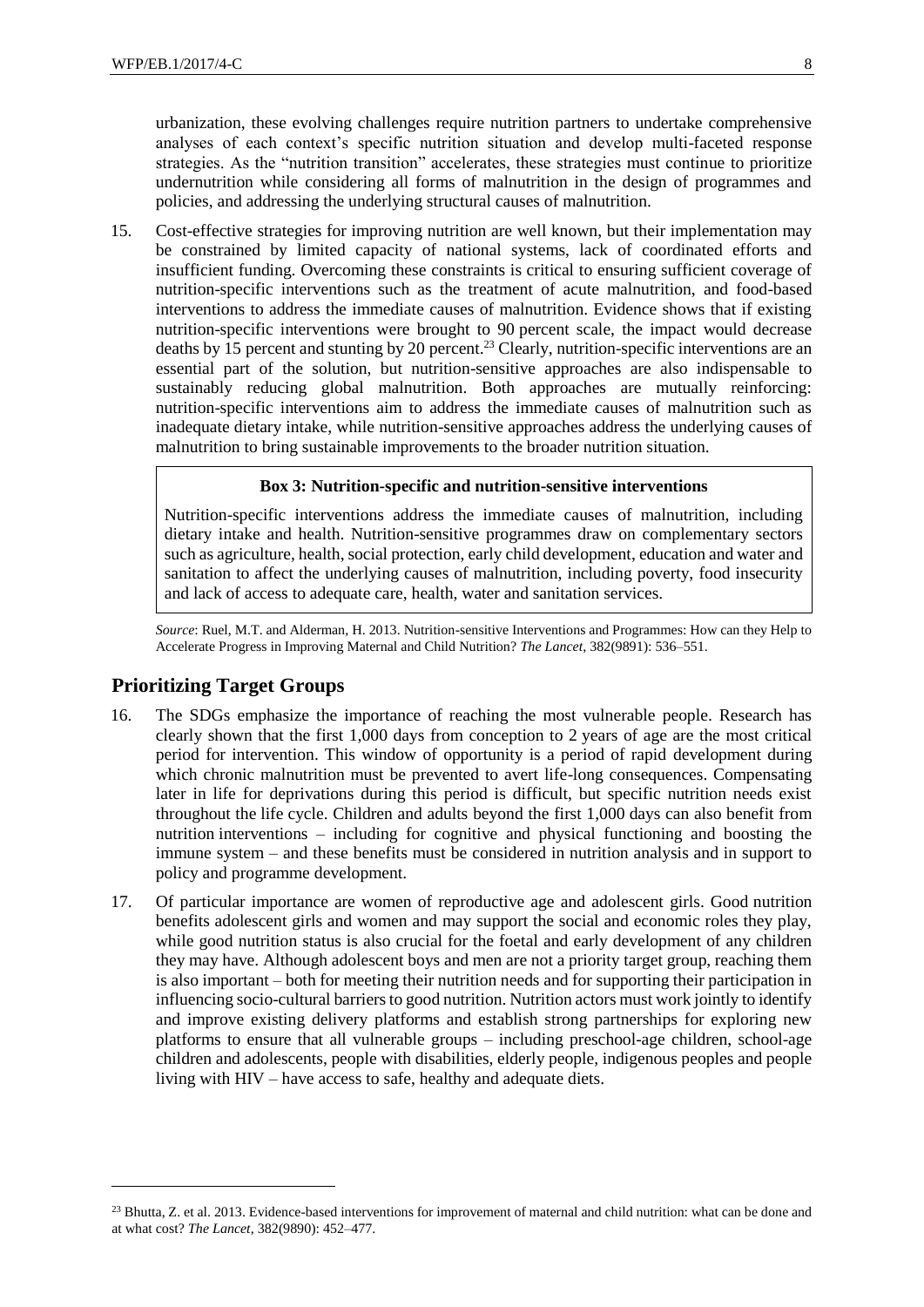# **A New Framework for WFP**



- 18. The WFP Strategic Plan (2017–2021) includes "Improve nutrition" as one of its five strategic objectives, ensuring that nutrition will remain a priority area of WFP's work. The Strategic Plan refocuses WFP's core strengths to support governments in achieving zero hunger. To enable the organization to achieve strategic objective 2, the Nutrition Policy (2017–2021) will provide a clear framework for WFP's work towards national SDG targets for ending all forms of malnutrition.
- 19. The Nutrition Policy (2017–2021) builds on previous WFP nutrition policies, lessons learned and evaluations; international dialogue; United Nations General Assembly resolutions including the United Nations Decade of Action on Nutrition 2016–2025; International commitments such as ICN2; a growing body of research and regional and global nutrition frameworks, and initiatives such as the CFS and the SUN movement; and the nutrition policies of global nutrition stakeholders such as the Food and Agriculture Organization of the United Nations (FAO), the International Fund for Agricultural Development (IFAD), the United Nations Children's Fund (UNICEF) and WHO. $^{24}$  In addition, the policy has involved, and will continue to involve, extensive consultations throughout all levels of WFP and with its partners.
- 20. As a United Nations agency reaching more than 70 million vulnerable and food-insecure people each year, WFP plays an important role in multi-stakeholder efforts to overcome malnutrition. In 2004, WFP's Executive Board approved policies on mainstreaming nutrition, food fortification, and nutrition in emergencies.<sup>25</sup> In 2012, the Board approved WFP's Nutrition Policy,<sup>26</sup> which presented the organization's vision and strategy for nutrition, primarily through nutrition-specific interventions to achieve the required nutrient intake among vulnerable groups. In 2015, an evaluation of the Nutrition Policy<sup>27</sup> found that it was timely and provided a useful and robust analytical tool. The evaluation recommended that the policy continue to be implemented and be considered for revision in 2017 to: address the "double burden"; emphasize capacity strengthening of national governments; address gaps in evidence; and assess the use of different delivery modalities.

<sup>&</sup>lt;sup>24</sup> WFP coordinates its efforts with those of global nutrition partners using platforms such as the the United Nations Standing Committee on Nutrition, the Global Nutrition Cluster, SUN and regional and national platforms. Guided by the Decade of Action on Nutrition and the ICN2 Framework for Action, WFP recognizes and supports partners' complementary frameworks, including national nutrition strategies and action plans, IFAD's Nutrition Action Plan 2016–2018, UNICEF's Nutrition Framework, the United Nations Network for SUN strategy and the work plan of the WHO inter-agency task force on non-communicable diseases.

<sup>25</sup> "Food for Nutrition: Mainstreaming Nutrition in WFP" (WFP/EB.A/2004/5-A/1); "Micronutrient Fortification: WFP Experiences and Ways Forward" (WFP/EB.A/2004/5-A/2); "Nutrition in Emergencies: WFP Experiences and Challenges" (WFP/EB.A/2004/5-A/3).

<sup>26</sup> "WFP Nutrition Policy" (WFP/EB.1/2012/5-A).

<sup>&</sup>lt;sup>27</sup> "Summary Evaluation Report of the Nutrition Policy (2012–2014)" (WFP/EB.2/2015/6-A).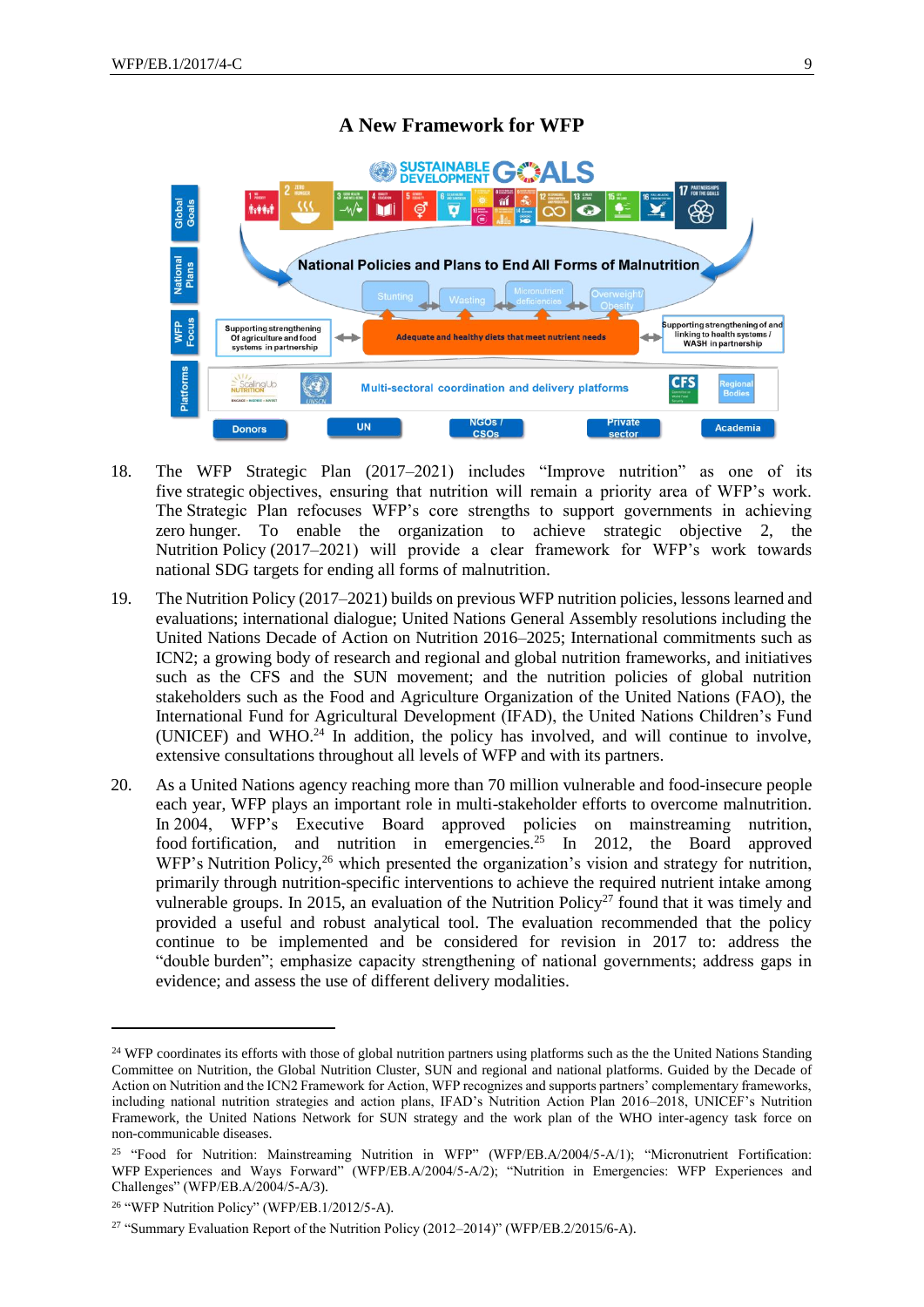- 21. The Nutrition Policy (2017–2021) will be an extension of and not a departure from the good work begun with the 2012 Nutrition Policy. It includes a continued focus on treatment of acute malnutrition and prevention of malnutrition, and a greater emphasis on incorporating nutrition-sensitive approaches more broadly. WFP's efforts in nutrition will remain focused on improving programme quality to deliver results at the country level, promoting national ownership and supporting the interrelated, systematic interventions necessary to end malnutrition.
- 22. This new Nutrition Policy will be operationalized within country strategic plans or interim country strategic plans in support of national nutrition targets and/or emergency nutrition needs, and will be guided by SDG Target 2.2. In close consultation with governments, WFP will establish nutrition-related strategic outcomes that are aligned with national priorities and goals. The strategic outcomes for each country will be linked to the achievement of national nutrition SDG targets and WFP's strategic objective 2. In addition to supporting achievement of WFP strategic result (SR) 2, "No one suffers from malnutrition", the policy is also linked to SRs 1, 3 and 4, ensuring that programmes for protecting access to food, supporting smallholders and improving the sustainability of food systems apply nutrition-sensitive approaches that identify opportunities for improving nutrition. The policy is also aligned with SRs 5 and 6 in supporting national capacities and policies for working towards the SDGs. Work towards SR 7 will help ensure the availability of financial resources for the necessary national-level investments in nutrition. The policy's commitment to partnering for nutrition results will be operationalized under SR 8.
- 23. WFP will strive towards achieving SDGs 2 and 17 by supporting the development and delivery of national plans and policies to end malnutrition in all its forms. WFP's focus will be on promoting adequate and healthy diets that meet nutrient needs, using a range of tools that ensure immediate access, for all people, to nutritious food while strengthening nutrition-sensitive food value chains, from agricultural production, processing and retailing to consumption. This requires clear and complementary partnerships with national governments and other actors best placed to strengthen agriculture and health systems and deliver water, sanitation and hygiene interventions. WFP's actions will be coordinated through government-led, multi-sector platforms and other interdisciplinary structures to avoid duplication and to prioritize actions.
- 24. WFP's coordinated approach will be guided by the framework for actions proposed by the Lancet Series 2013 for achieving optimum intrauterine growth and child nutrition and development. The framework highlights how multiple determinants of nutrition can enhance growth and development. Nutrition-specific interventions address the immediate causes of sub-optimum growth and development while nutrition-sensitive interventions address the underlying determinants of malnutrition and incorporate work towards specific nutrition goals and actions. Building an enabling environment to support interventions and programmes for enhancing nutrition is a crucial component of the framework and essential to the effectiveness of both nutrition-specific and -sensitive interventions in improving diets and – ultimately – growth, development and health.
- 25. Recognizing that healthy diets are dependent on functioning and equitable food systems, WFP will work with governments, local authorities, communities and other interested partners on issues of availability and access at the system level, within communities and with individuals to ensure that targeted beneficiaries consume adequate and diverse diets. Acknowledging that food-insecure and nutritionally vulnerable groups often lack access to infrastructure, health services, adequate water and sanitation facilities – which are necessary for adequate nutrition – WFP will collaborate with partners to facilitate this access whenever possible, through referrals, conditionality, education and community asset creation.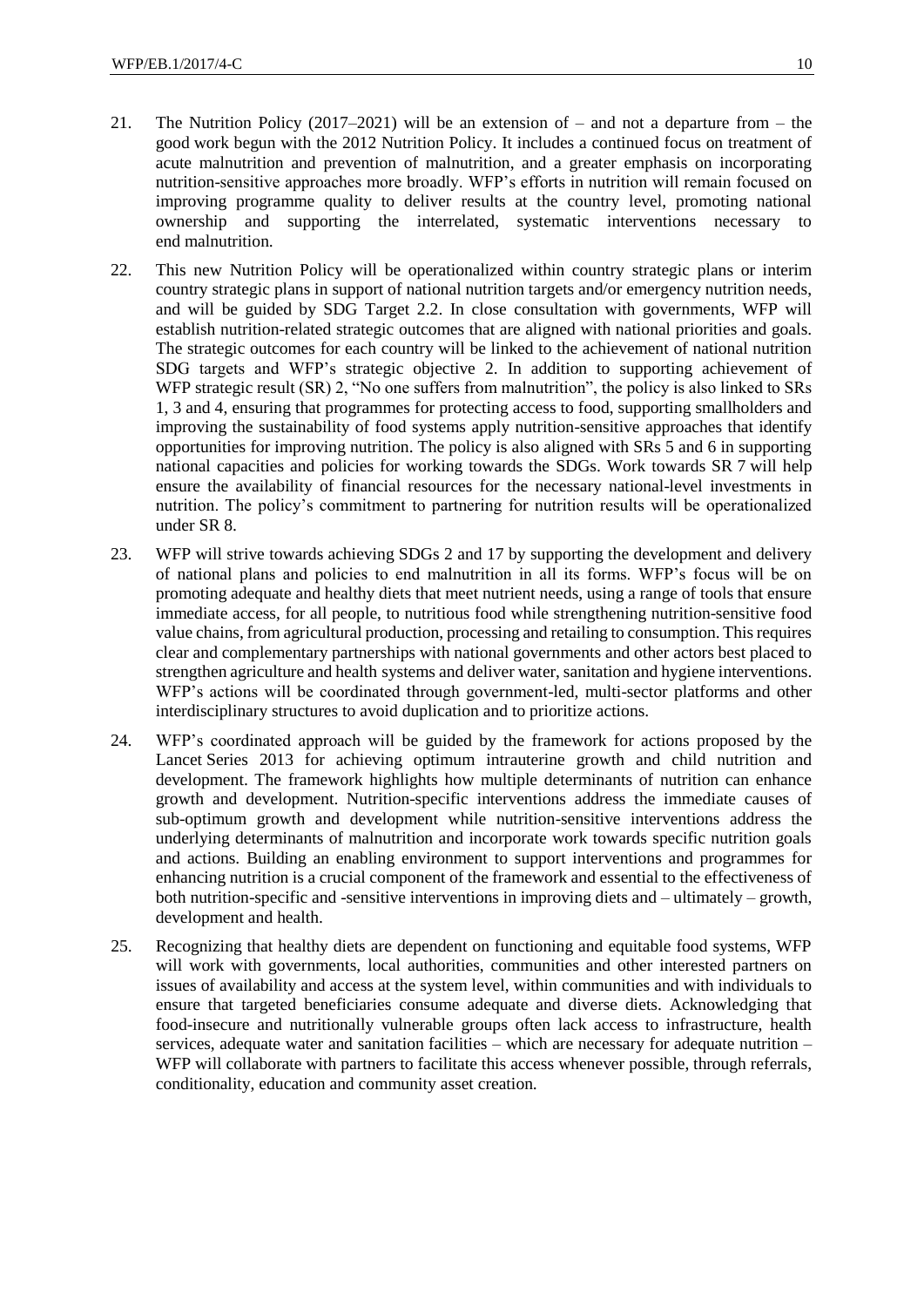-

## **WFP's Focus Areas in Reducing Malnutrition**



*Note:* Where humanitarian needs overwhelm national systems or where plans are not in place, WFP will work with partners to prioritize emergency nutrition needs

- 26. WFP's nutrition response and activities will vary according to context and to the priorities and response capacity of the government concerned. WFP will continue to strengthen its humanitarian response to ensure the delivery of programmes that treat and prevent malnutrition. In humanitarian crises, it is essential not only to ensure that nutrient needs of refugees, displaced persons and affected local populations are met, but also to recognize that crises have impacts on nutrition in many ways, depending on the nature of the emergency and the nutrition situation prior to the shock. Having a clear understanding of the pre-crisis nutrition situation is crucial to designing and delivering a timely and effective response. Acknowledging the high prevalence of stunting and micronutrient deficiencies in many low- and middle-income countries, and understanding their contributions to mortality and morbidity, WFP's support in emergency response should focus on preventing malnutrition in all its forms as opposed to solely focusing on acute malnutrition.<sup>28</sup>
- 27. In addition to increasing in frequency and complexity, many emergencies are now becoming protracted crises. For this reason, treating malnutrition remains critical but is insufficient on its own. Prolonged exposure to crisis erodes assets, livelihoods and health, resulting in multiple pathways to increasing malnutrition. Even when an emergency has a limited duration, there may be lasting consequences that lead to longer-term impacts on nutrition, particularly when support to affected households is sub-optimal and recovery is delayed. Greater investments in nutrition by governments in non-crisis periods are needed to build resilience. National investments should focus on developing capacity for nutrition in emergencies, enhancing early warning systems, building preparedness and on improving the nutrition situation before a crisis occurs so that communities, households and individuals are more resilient to shocks. This includes ensuring that nutrition is explicitly considered in national emergency preparedness actions.

<sup>&</sup>lt;sup>28</sup> Evidence shows that children who are both stunted and wasted, even moderately, are at the highest risk of mortality. Khara, T. and Dolan, C. 2014. *The Relationship between Wasting and Stunting: Policy, Programming and Research Implications*. Technical Briefing Paper. Emergency Nutrition Network and United States Agency for International Development.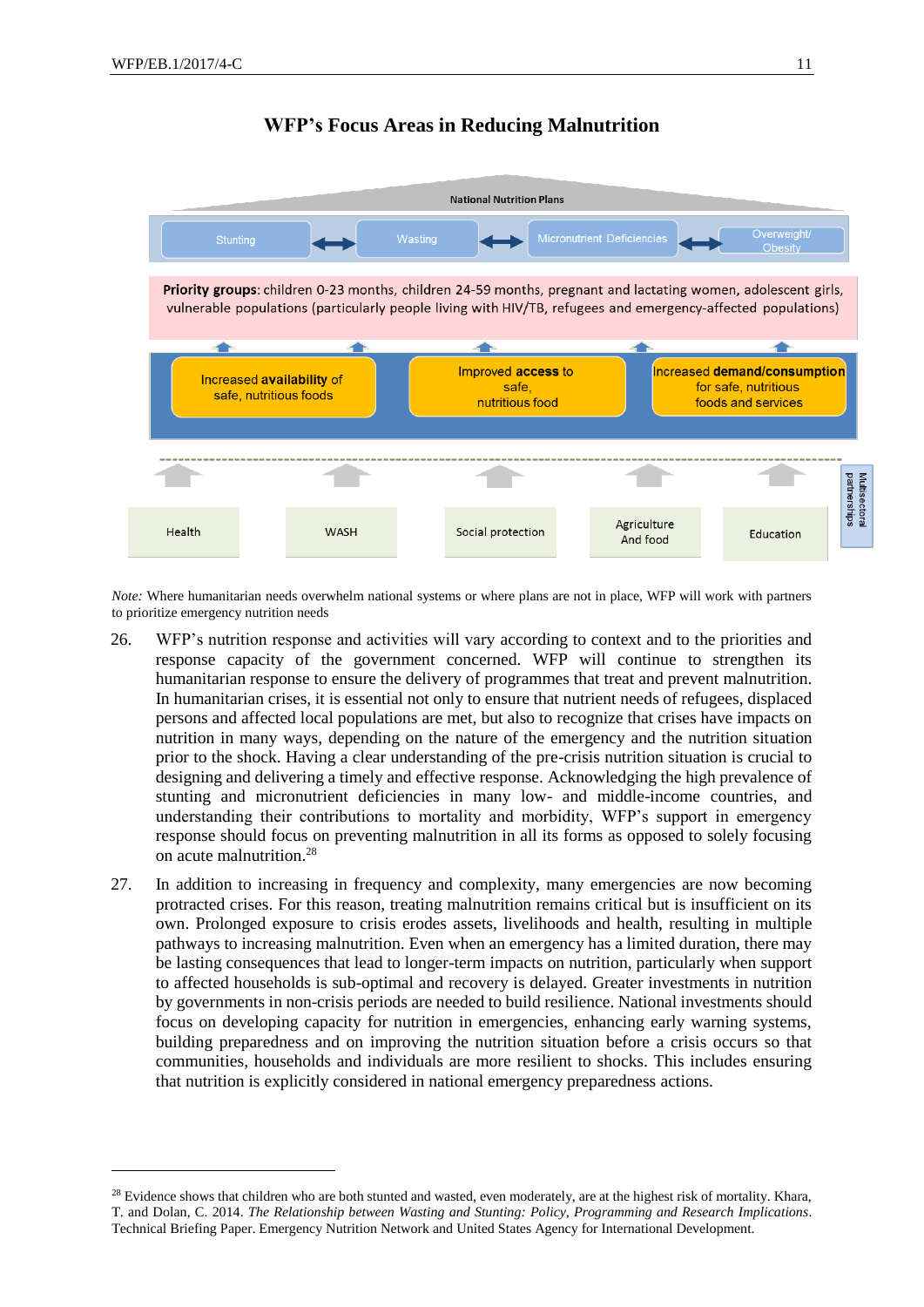- 28. WFP will continue to support the direct delivery of programmes for preventing undernutrition including acute malnutrition, stunting and micronutrient deficiencies – according to the context. WFP will implement programmes to treat moderate acute malnutrition in children aged 6–59 months, pregnant and lactating women, and malnourished adults as appropriate. It will continue to prioritize pregnant and lactating women, children during the first 1,000 days after conception and adolescent girls, supporting a healthy food environment for all population groups. WFP will ensure that all food assistance builds on existing local solutions and is designed with an understanding of the many forms of malnutrition, as overweight and obesity increasingly affect WFP's most vulnerable beneficiaries. With its partners, WFP will support governments in strengthening local health and food systems, and improving vulnerable groups' dietary diversity and micronutrient intake.<sup>29</sup>
- 29. WFP's activities and programmes provide opportunities to improve nutrition because they are able to have positive impacts on the immediate causes of malnutrition, which are related to improving dietary intake, and the underlying determinants of nutrition, which are related to food security, caregiving resources, gender relations, access to health services and a safe, hygienic environment.
- 30. WFP's unique reach and presence give it significant potential for carrying out nutrition-sensitive programming.<sup>30</sup> WFP's food assistance mandate and programmes are relevant to addressing the underlying and basic determinants of malnutrition and can contribute to improving nutrition outcomes. Increasing nutrition-sensitivity in all areas of WFP's programmes – including those utilizing cash-based transfers (CBTs), school feeding, smallholder-farmer initiatives such as Purchase for Progress, asset creation and livelihoods, and social protection and safety nets – implies the use of a nutrition lens at each step of the project cycle, from assessment and situation analysis to design, implementation and monitoring and evaluation. In addition to targeting nutritionally vulnerable groups, improving the nutritional quality of transfers and empowering women, WFP's programmes can also be made more nutrition-sensitive by providing a platform for scaling up the delivery of nutrition-specific interventions. For example, in addition to improving children's nutrition, school meal programmes have the potential to serve as a delivery platform for nutrition education. Nutrition messaging and education can play an important role in improving nutrition practices, fostering sustainable improvements in nutrition in the long term. Linkages between school meals and local smallholder production may also be made to improve nutrition while strengthening farming families' livelihoods.
- 31. The optimal transfer modality of any programme depends on the context. Co-locating or integrating programme activities with other interventions is an essential step in enhancing the nutrition-sensitivity of WFP's programmes and national activities. Such programmes will focus on nutritionally vulnerable groups across the life cycle, from the first 1,000 days, through pre-school-age children, school-age children and adolescents to women of reproductive age, and will apply a gender lens.
- 32. To support national governments, WFP will identify platforms for maximizing the reach of nutrition interventions and reducing the costs of scale-up. For example, national social protection programmes, which are implemented on a large scale and target the most vulnerable people, represent an important opportunity for delivering nutrition-sensitive programming. Such platforms can help tackle the underlying causes of malnutrition by: i) reducing vulnerability; ii) protecting incomes, crops and assets; iii) ensuring that basic needs can be met; iv) securing access to nutritious diets; v) improving the food environment in local markets; and vi) providing access to health services, safe drinking water and sanitation.

<sup>&</sup>lt;sup>29</sup> In refugee contexts, WFP supports the nutrition needs of refugee populations in collaboration with the Office of the United Nations High Commissioner for Refugees (UNHCR), which has the mandate to protect and assist refugees worldwide.

<sup>&</sup>lt;sup>30</sup> Nutrition-sensitive programmes have nutrition objectives and incorporate specific interventions and actions for nutrition from the outset of project design.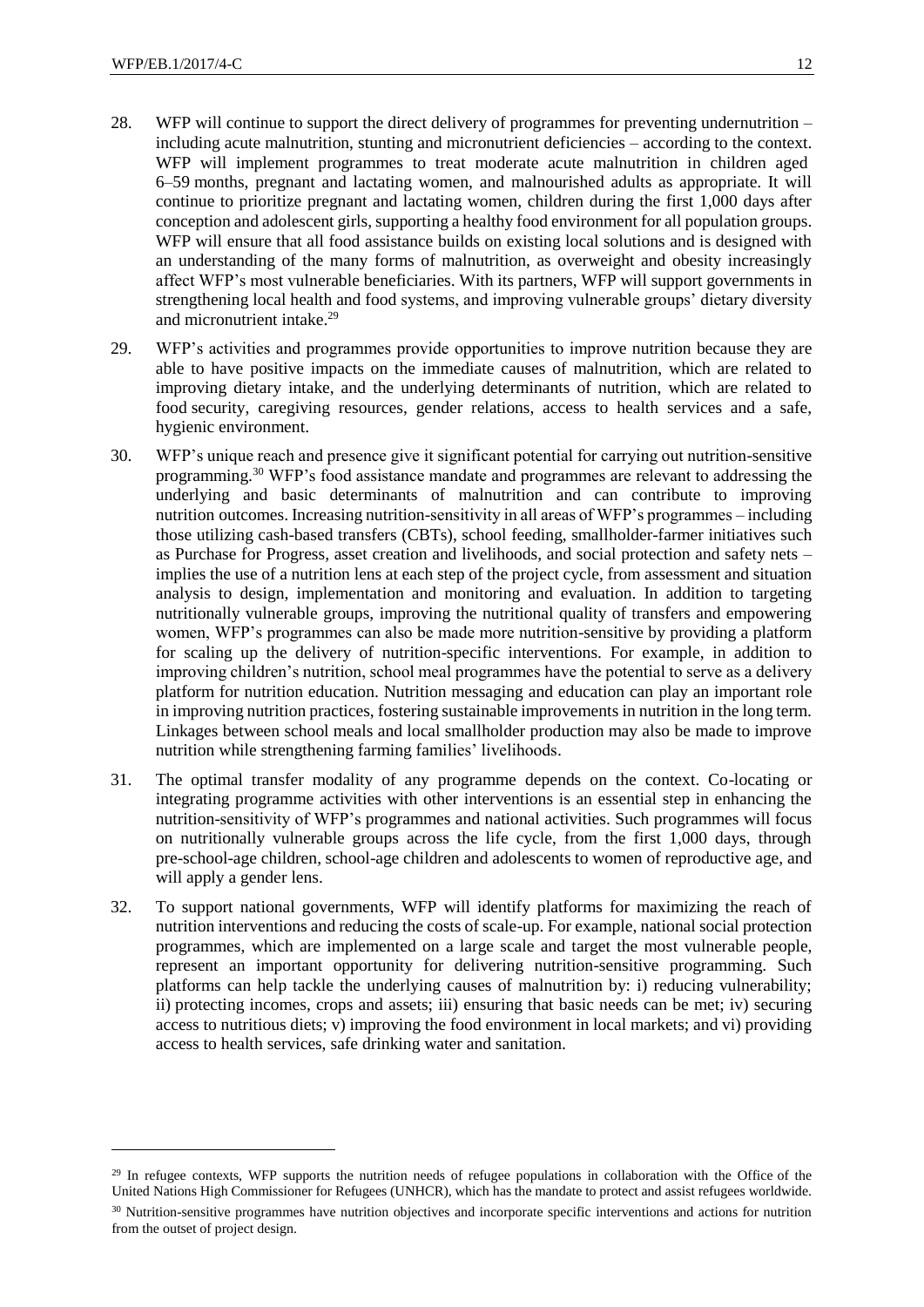- 33. Specifically, social protection and safety net programmes aim to increase the coverage of nutrition-specific and -sensitive interventions targeting vulnerable groups. WFP's support to social protection and safety net programmes also aims to strengthen the capacity of national systems, to forge linkages with the food and health sectors.
- 34. Based on national targets, under government leadership and working with FAO and its other partners, WFP will – when requested – support the establishment of national policies that provide the enabling environment for tackling the basic causes of malnutrition and facilitating the integration and delivery at scale of recommended nutrition-specific and -sensitive interventions. Where national plans are absent or humanitarian needs overwhelming, WFP will work with partners, particularly using the cluster system via the Global Nutrition Cluster, the logistics cluster and the global Food Security Cluster, to support adequate access to nutritious food and essential services. The aim will be to accelerate scale-up of cost-effective interventions promoting vulnerable groups' access to and consumption of safe, adequate and nutritious diets. Because inadequate dietary intake is an immediate cause of malnutrition, ensuring the consumption of age-appropriate, locally acceptable, nutrient-dense foods is essential. Building on its core capacities, WFP will focus its efforts on implementing equitable and inclusive national policies through multiple modalities that address barriers to achieving adequate dietary intake, and activities that increase the availability of, access to or demand for nutritious foods. These efforts will be coordinated with and complementary to those of other nutrition stakeholders.
- 35. WFP's hallmark attributes of flexibility, strong field presence and ability to work with many sectors, stakeholders and delivery mechanisms allow it to provide customized interventions in collaboration with its partners. In diverse contexts, WFP has the capacity to work along the broad continuum from direct implementation to advancing local production of age-appropriate complementary foods to supporting governments and other national and community actors in actions to prevent and treat malnutrition.
- 36. Context analysis will guide WFP's interventions along food value chains using a range of activities to support supply- and demand-side interventions, and will identify the need for linkages and partnerships, including in the health sector and social protection systems.
- 37. Simultaneously considering issues of availability, access, demand and consumption to achieve the goal of healthy diets that meet the nutrient needs of children, women and other vulnerable groups throughout the life cycle requires collaboration with partners in many aspects of the food system.
	- *Availability of quality food for nutritious diets:* To ensure nutritious diets, appropriate and safe foods that include adequate micro- and macronutrients must be available. Achieving this adequacy is very challenging in food-insecure settings. Food production, processing, exchange, distribution and retail all influence whether a given food is available in a given location for a specific population. With its expertise in supply-chain management – including linkages to smallholder farmers, biofortified foods, fortification of both staple and specialized nutritious foods, food quality and safety, and market analysis – WFP can promote and support the availability of the safe, affordable and nutritious foods needed for healthy, adequate diets. There is scope for all of WFP's activities to be nutrition-oriented: entry points can be identified in existing initiatives to improve nutrition-sensitive programme design and enhance nutrition outcomes. Through these efforts, WFP can increase the availability of nutritious local foods, fortified foods and supplements as needed, and improve food quality, nutrient content and safety. For example, WFP can work with local businesses to ensure that appropriate complementary foods are available, and support capacity development in fortification, where necessary, via existing partnerships with the private sector. This work may include supporting the local production of specialized nutritious foods where viable and appropriate. These efforts to increase the availability of quality foods complement the work of partners such as FAO and IFAD by overcoming issues of availability at different points of the food value chain.
	- Access: While nutritious food may be available for some population groups, very poor, crisis-affected, displaced, chronically ill, rural and other populations affected by inequality, including women and girls in households, may lack access to a diverse range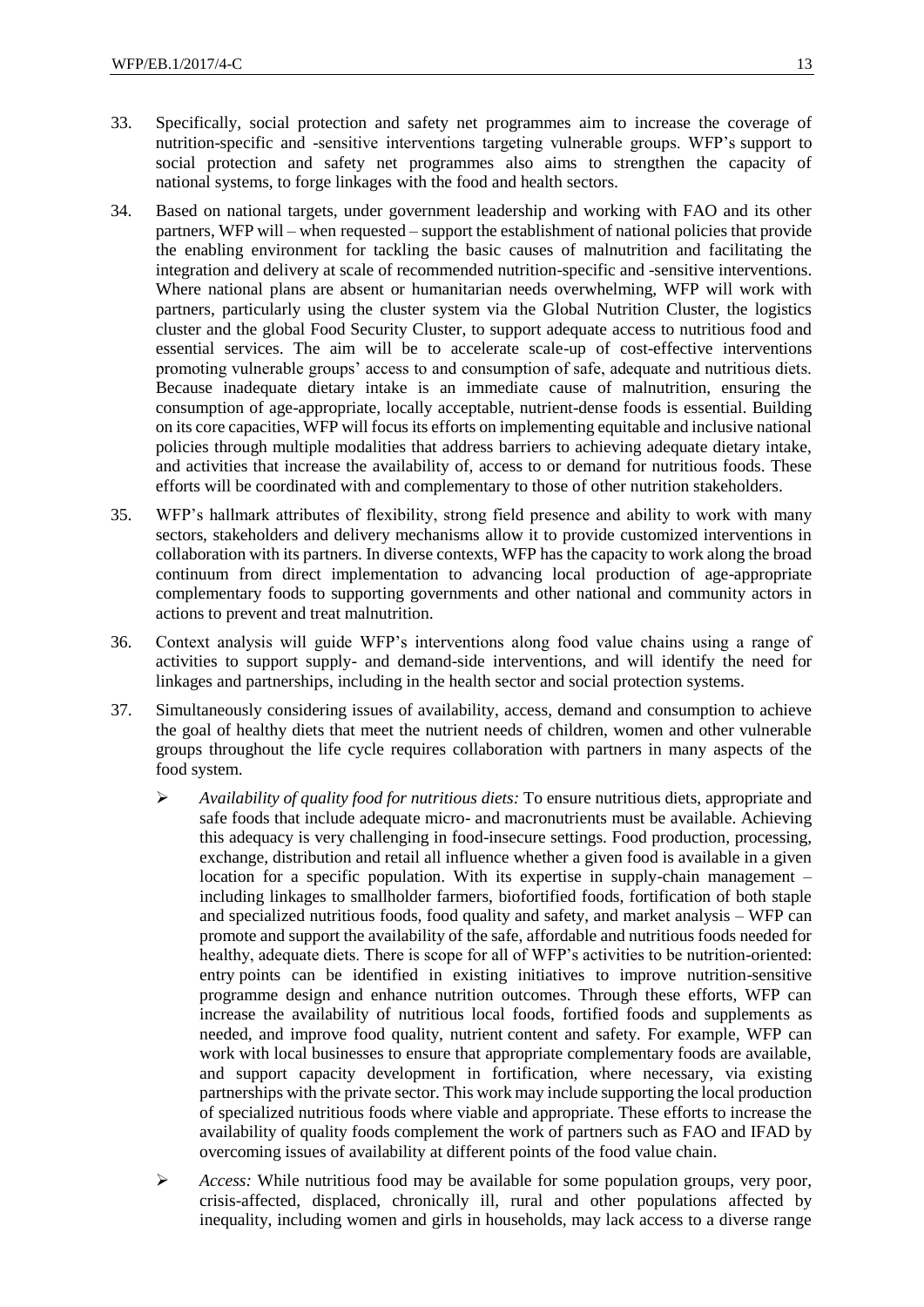-

of foods in the quantities necessary for an adequate diet. WFP will support governments and promote and enhance the participation of local communities in enabling access for all through a broad range of context-specific programmes and tools. There are many possible strategies for increasing access to diets that meet nutrient needs, depending on the context. For example, appropriately regulated public–private partnerships can improve the affordability of highly nutritious foods, and vouchers for fortified or naturally nutrient-dense foods can be delivered via social protection platforms. Infrastructure improvements can enhance physical access to markets with nutritious foods, while CBTs can stimulate demand among very poor populations. Different delivery channels may be appropriate in diverse contexts, including health systems, social protection mechanisms and markets. Through gender- and age-sensitive analysis of the existing channels in each country, WFP will select the best mechanism to treat moderate acute malnutrition, prevent acute and chronic malnutrition, obesity and overweight, and address micronutrient deficiencies.

- *Demand and consumption:* Provided that nutritious foods are available and accessible (supply), sufficient demand is also a precondition for healthy and diverse diets. The demand for and consumption of food follow preferences, cultural habits, tastes, knowledge, perceptions and convenience, and are influenced by household decision-making and gender dynamics. Building demand for diverse nutritious diets and complementary services is critical, and may include gender-transformative social and behaviour change communication (SBCC), responsible advertising or other methods. Working with partners, WFP supports consistent SBCC that highlights the importance of optimal feeding practices, emphasizing culturally acceptable and preferable foods through various context-specific platforms. This support may include: i) providing targeted SBCC and counselling for both men and women to improve dietary diversity and cooking, feeding and care practices; ii) encouraging appropriate conditionality, such as attendance at health centres, in nutrition-sensitive programmes; $^{31}$  and iii) fostering partnerships to create demand through social marketing messages on nutrition.
- $\triangleright$  WFP will support nutrition-specific and -sensitive programmes that are designed to prevent malnutrition in each context by supporting the adequate intake of nutritious foods for healthy diets. However, WFP also has a role in building demand for services in cases of moderate acute malnutrition. When individuals become malnourished, appropriate and timely treatment is essential. WFP works with governments and partners, including UNICEF, the Office of the United Nations High Commissioner for Refugees (UNHCR) and its own cooperating partners, to treat moderate acute malnutrition where needed and maintain the continuum of care. The organization has extensive experience in procuring, delivering and distributing specialized foods, which are an essential component of acute malnutrition treatment programmes.
- $\triangleright$  Ensuring consumption of healthy and adequate diets, and demand for related services, is particularly critical for people living with illness – including HIV and tuberculosis – and during pregnancy. Pregnant and lactating women and girls have greater nutrient needs and must consume the right kinds of foods to prevent malnutrition. Women must also be protected and supported in initiating breastfeeding within the first hour of an infant's life; exclusively breastfeeding<sup>32</sup> for the first six months; providing infants of 6 months and older with appropriate complementary foods;<sup>33</sup> and continuing breastfeeding up to and beyond 2 years of age. Adequate diets for children aged 6–23 months must include breastmilk and age-appropriate complementary foods that are high in the nutrients that children need. As an important actor in multi-sector programmes to prevent malnutrition during the first 1,000 days, all of WFP's work must support the promotion of optimal feeding practices,

<sup>&</sup>lt;sup>31</sup> Appropriate conditionalities do not include those that add to women's burden of unpaid work. Conditions such as requiring attendance at nutrition education sessions should be applied in ways that do not overburden specific groups.

<sup>&</sup>lt;sup>32</sup> During exclusive breastfeeding an infant receives only breastmilk with no additional food or drink, including water.

<sup>&</sup>lt;sup>33</sup> During continued breastfeeding, an infant or young child receives breastmilk while also receiving complementary foods, including drinks, at the right times and in the right quantities.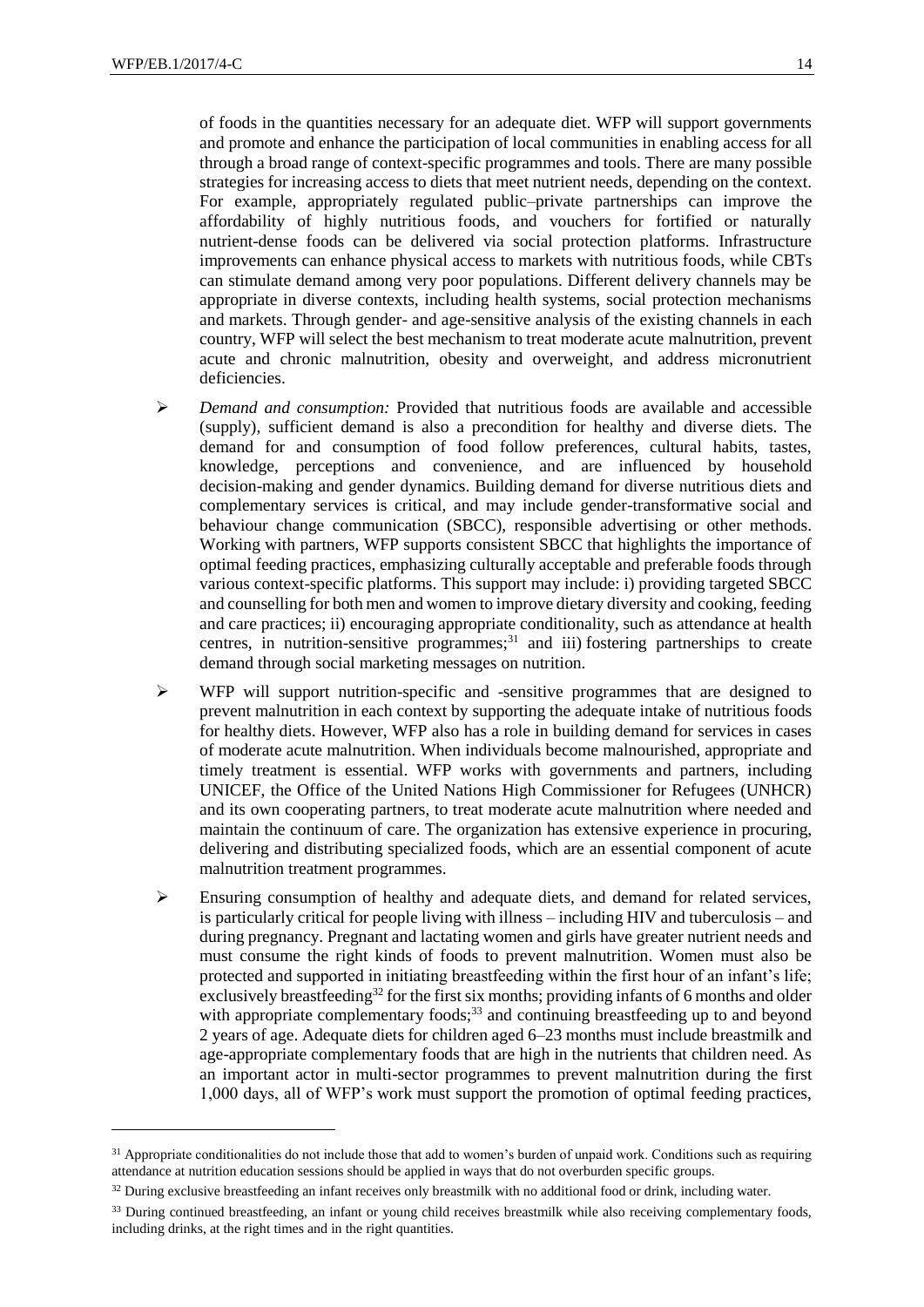including breastfeeding and complementary feeding, in close collaboration with governments and taking into account the roles of other stakeholders.<sup>34</sup>

## **WFP Approach to Addressing Malnutrition**

- 38. Capitalizing on WFP's deep field presence and ability to work on a large scale, its work in partnership with governments and with other stakeholders can have positive impacts on nutrition. The following are some of the approaches and principles that WFP will prioritize:
	- $\triangleright$  **Build on WFP's core capacities for nutrition.** While maintaining its expertise in emergency preparedness and response, WFP will translate its experience in supply chain management, analysis, targeting, programme design, cross-sector partnerships, implementation, monitoring and evaluation into activities that can support national systems for sustainably reducing malnutrition, including through capacity development.

Within WFP, the Nutrition Division will work with stakeholders such as the Supply Chain Division and country directors to identify ways of improving the nutrient quality of the food basket delivered and opportunities for supporting institutional procurement, while moving beyond a focus on calories to ensure that food assistance satisfies all nutrient needs. The Nutrition Division and Supply Chain Division will also work together on WFP's evolving food safety system to ensure the quality and nutritional value of food assistance distributed and prevent food-borne illnesses.

 $\triangleright$  *Strengthen analysis.* Appropriate responses – from policies to programmes – must be built from accurate analyses and a thorough understanding of the nutrition context. To improve decision-making related to nutrition, WFP will build on existing data, while identifying gaps and attempting to fill them with new data, to support governments and other partners in undertaking holistic nutrition situation analyses, including understanding of the nutrient gap – the difference between what is required and what is consumed.<sup>35</sup>

Multi-stakeholder, gender and age analysis must first define the target groups and identify the primary nutrition issues and drivers of malnutrition affecting these groups. Transparent situation analysis promotes national ownership and is aligned with the strategic review process, which WFP will initiate with governments in each country as needed. This analysis must support a clear understanding of how nutrition is affected by inequalities, lack of women's empowerment and other drivers of malnutrition that cut across sectors. It should also support consensus on the most cost-effective food-based interventions to meet beneficiaries' nutrient needs in different contexts, including humanitarian, using local foods, fortified staples and fortified specialized foods, as appropriate.

Finally, robust analysis should guide national strategies that define the roles of WFP and its partners in delivering activities related to nutrition. To design appropriate and holistic responses, WFP must consider the implications of gender inequality and disaster risk – including climate-related risks – in each setting. WFP will continue working with United Nations partners including UNICEF, and research institutes such as the International Food Policy Research Institute (IFPRI), the University of California, Davis, Harvard/Epicentre and the University of Mahidol to develop an improved approach to nutrition situation analysis, which can better inform national multi-sector nutrition strategies and programmes. These new strategies and programmes should focus on local food systems as complementary to multi-stakeholder platforms that provide forums for coordinating partners and identifying linkages to relevant sectors.

<sup>34</sup> Executive Director's Circular on "The Promotion of Breastfeeding in WFP Programmes" (OED2016/005), which reinforces WFP's support to ensuring application of the International Code of Marketing of Breast-milk Substitutes.

<sup>&</sup>lt;sup>35</sup> It is important to remember that requirements are estimates based on the average needs of healthy individuals. People who are ill or already malnourished may have higher requirements.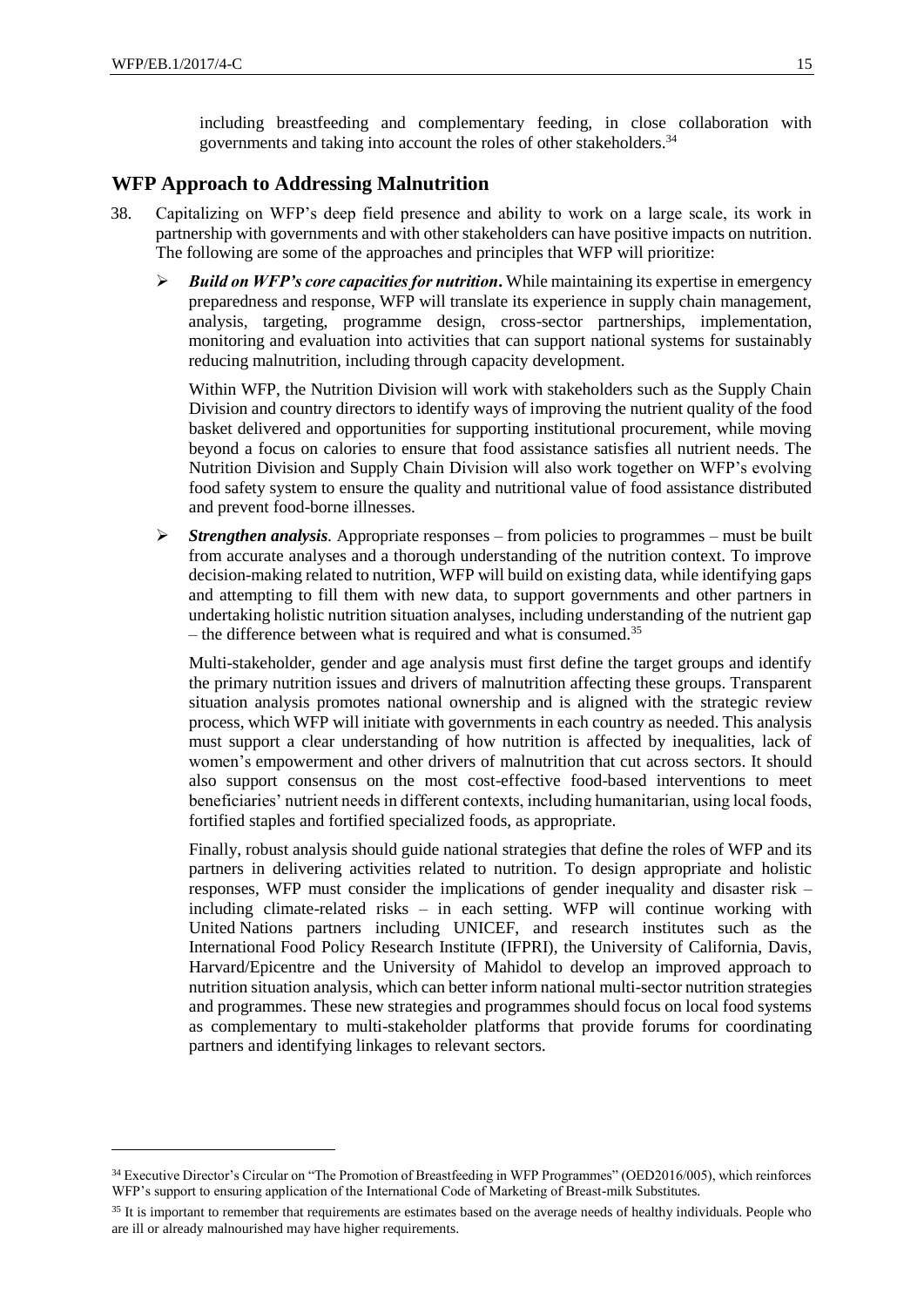*Reinforce monitoring and evaluation.* Monitoring and evaluation are critical functions for measuring and managing performance, increasing organizational learning and accountability, informing programme refinements and delivering better nutrition assistance. To monitor the progress and effectiveness of WFP's programmes, internationally standardized indicators for nutrition and diet have been integrated into WFP's Corporate Results Framework. These indicators measure programme reach, quality and effectiveness along with resulting nutrition outcomes that are attributable to WFP's programmes.

In addition to programme monitoring, WFP works with nutrition stakeholders in governments, United Nations agencies and cooperating partners on data collection for nutrition assessment and surveillance to ensure that these joint exercises meet stakeholders' needs. Working with partners – especially governments – ensures that data collection is harmonized and that the data collected are available to stakeholders. This approach maximizes the value of collected and secondary data, ensuring that stakeholder needs are met while reducing ad-hoc data collection and duplication of effort. The approach is also in line with WFP's global efforts to promote open data and will contribute to reducing gaps in global and national nutrition data wherever possible.

WFP is committed to improving the effectiveness of all its programmes, including those focused on nutrition, through research and evaluation that increase learning and accountability. To accomplish this, WFP will continue to work with national governments and academic partners on building a global evidence base for indicators of both nutrition-specific and nutrition-sensitive programmes in areas related to WFP's strengths and expertise.

 *Contribute to the evidence base.* As an important implementer of food assistance and nutrition programmes, and a valued partner in national, regional and global nutrition efforts, WFP both uses and contributes evidence on nutrition. Evidence-based, cost-effective interventions for nutrition are essential to achieving a sustainable impact on nutrition outcomes. Ensuring well-tailored, context-specific programmatic and policy decisions requires continuing operational research and development. The Lancet Series on Maternal and Child Nutrition (2008 and 2013) and the Global Nutrition Report (2014 and 2015) recognized the importance of scaling up evidence-based nutrition interventions – both nutrition-specific and nutrition-sensitive – and identified data and evidence gaps that need to be filled. While several evidence-based interventions that are effective in addressing malnutrition have been identified, more efforts are needed to tailor strategies for improving the nutrient intake of vulnerable groups to specific country contexts, particularly for activities that support nutrition in the first 1,000 days after conception.

Reflecting its important roles, WFP has developed an operational research strategy for nutrition. WFP's direct access to beneficiaries, wide range of programming modalities and technical expertise enable it to generate evidence that supports direct delivery, improves assistance to governments and informs the international community.

In generating evidence, WFP emphasizes adequate nutrient intake as a prerequisite to good nutrition and health. This emphasis allows WFP to focus on optimizing nutrition interventions in both prevention and treatment programmes by: i) improving dietary diversity; ii) understanding the composition of locally available and specialized nutritious foods; iii) improving the availability of and access to healthy diets; and iv) advancing food fortification as appropriate. WFP's focus on generating evidence of effective nutrition actions includes those that address both the direct and underlying causes of malnutrition.

#### *Prioritize partnership:*

- *Government partnerships*. Fighting malnutrition requires high-level political commitment. The multi-sector nature of the required response entails the need for partnerships with a multitude of ministries and national, sub-national and local leaders. National governments play a central role in coordinated responses before, during and after emergencies. As the world commits to frameworks such as the ICN2 Framework for Action, in which nutrition is considered holistically, WFP will support government priorities to ensure that the most vulnerable people have access to safe, adequate and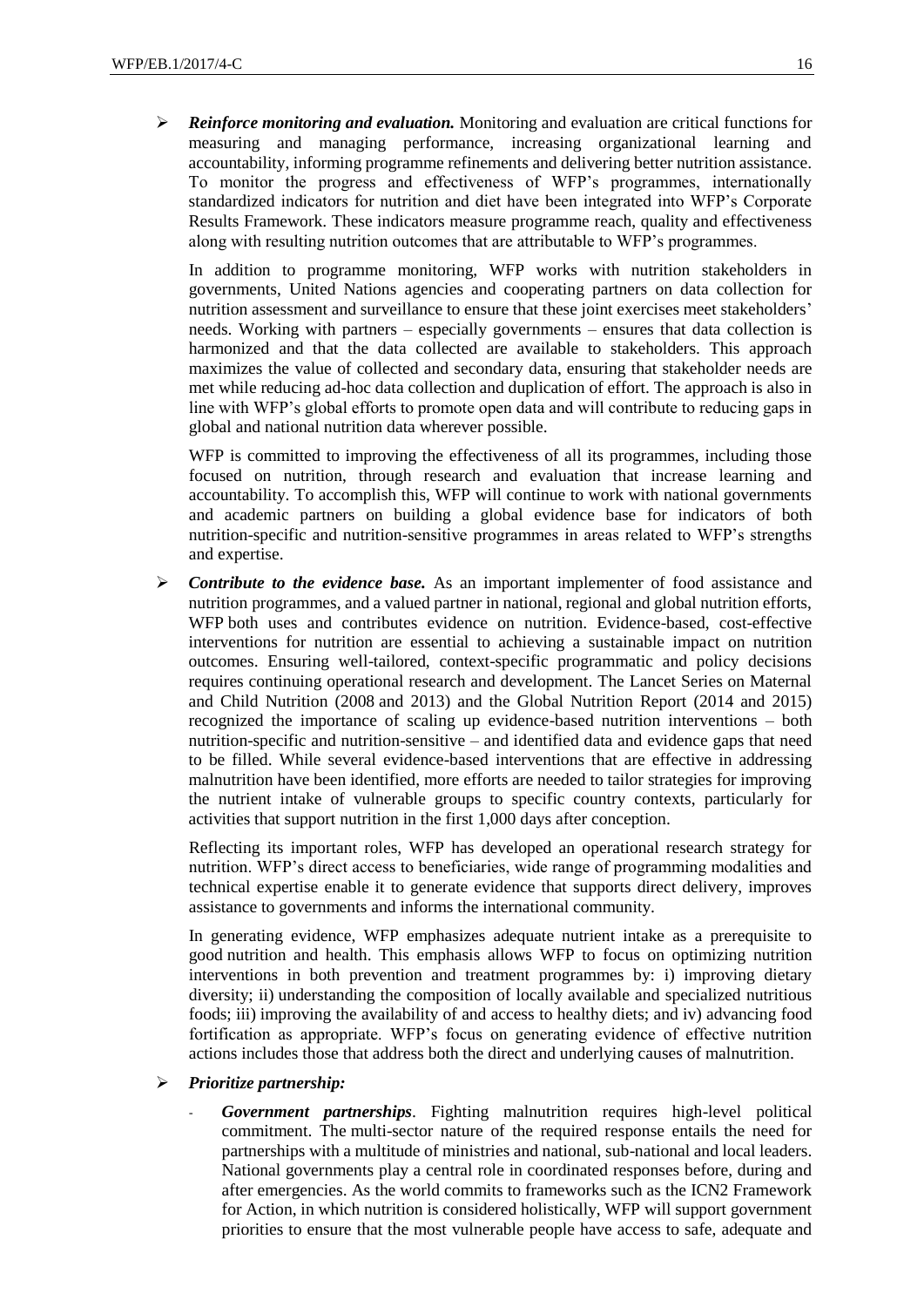nutritious foods for healthy diets by addressing the immediate, underlying and basic causes of malnutrition through direct interventions, technical assistance and support to policy development. Building the capacity of WFP's nutrition teams to liaise with governments will also be essential to the success of these partnerships.

- *Programme partnerships.* WFP will ensure that its work complements the efforts of other actors focusing on agriculture, health, water, sanitation and hygiene. WFP will remain an active member of context-specific multi-stakeholder coordination platforms, which are critical for implementing collaborative work at the country level. WFP will ensure strong and effective partnerships with actors including host governments, United Nations agencies, civil society, international organizations, academia and the private sector.
- *Nutrition governance***.** WFP will support nutrition governance and utilize multi-stakeholder coordination platforms to work in partnership with FAO, IFAD, the Office for the Coordination of Humanitarian Affairs (OCHA), the United Nations Development Programme (UNDP), the United Nations Population Fund (UNFPA), UNHCR, UNICEF, UN-Women, WHO, the World Bank, non-governmental organizations and academia – seeking to strengthen national systems for improved nutrition whenever possible.
- Nutrition governance allows multiple stakeholders to define their complementary roles in supporting governments' efforts to design and implement context-specific, inclusive and equitable nutrition interventions. Building on its leading roles in the United Nations Network for SUN, the SUN Business Network, the United Nations Standing Committee on Nutrition, the CFS, the Open Ended Working Group on Nutrition, the global nutrition cluster and the global Food Security Cluster in emergencies, WFP will focus on ensuring that foods meeting the nutrient needs of vulnerable groups are available, accessible and consumed. Activities will focus on improving access to nutritious foods in order to complement the work of other actors in agricultural production and the non-food determinants of malnutrition. WFP will also partner private-sector entities to promote businesses' responsible engagement in efforts to reduce malnutrition sustainably.<sup>36</sup> Supporting improved dialogue with civil society will also be of critical importance.

#### **Box 4: Partnerships for improved nutrition**

Partnerships are essential for achieving cross-sector synergies and realizing the complex and interlinked goals related to ending malnutrition. As malnutrition has many causes, multi-sector solutions are needed. While supporting adequate diets is essential, it is only one of many important objectives for tackling malnutrition. Complementary interventions such as the treatment of severe acute malnutrition and efforts to improve access to quality healthcare, healthy environments and optimal care practices should aim to achieve nutrition-specific objectives. Interventions that improve educational outcomes, reduce poverty and gender inequality, and increase food security may also contribute to nutrition goals in some contexts.

 *Programme support to countries.* Comprehensive nutrition responses require a package of interventions that are in line with national priorities and programmes. Such interventions are identified in consultation with governments through analysis and should evolve over time. Remaining flexible, WFP will work with governments to identify the most appropriate response, supporting and strengthening the participation of local communities, and collaborating with partners in humanitarian settings to ensure that needed programmes are

<sup>&</sup>lt;sup>36</sup> Responsible engagement with the private sector is essential in supporting sustainable reductions in malnutrition while avoiding potential adverse impacts. For example, WFP supports the International Code of Marketing of Breast-milk Substitutes. Considering all forms of malnutrition, WFP will work with the private sector to encourage healthy diets that do not exacerbate the risk of obesity among vulnerable populations.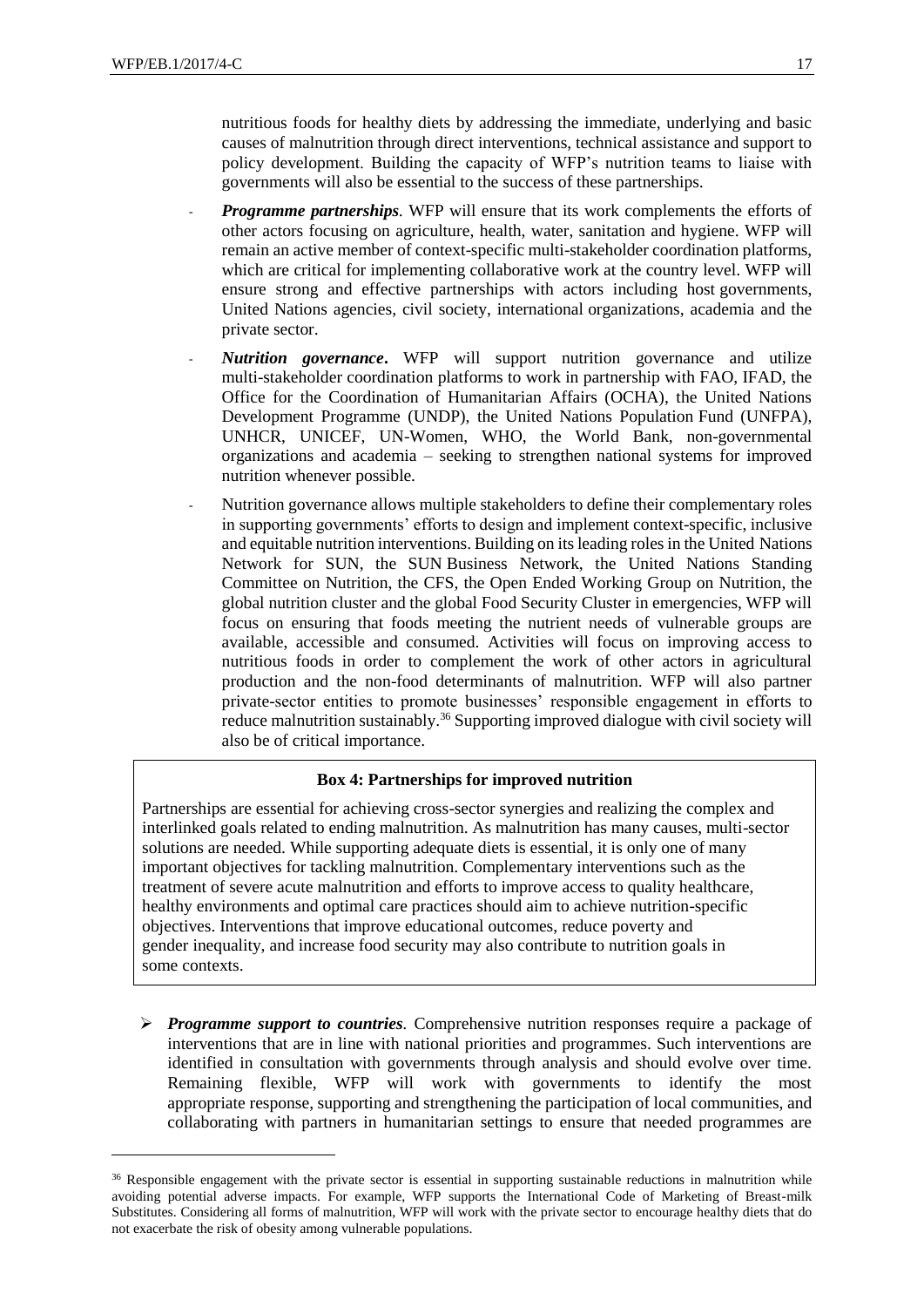implemented. As some countries have inadequate systems, capacities and resources to end malnutrition on their own, WFP will maintain its significant expertise in field operations and its ability to deliver critical programmes in partnership. For example, many low-income, emergency- and conflict-affected countries will continue to require different forms of direct support and service delivery, including for emergency response and preparedness. Some middle-income countries, which have more resources and capacity, still experience high rates of undernutrition – often combined with the growing prevalence of overweight – and are home to the majority of the world's poor people. Support in these countries may focus on improving the efficiency of service delivery and facilitating access to safe, nutritious and sufficient foods for healthy diets.

On request, WFP will increase its support to governments in planning, delivering, tracking and managing national nutrition programmes, including nutrition-sensitive activities, in a genderresponsive manner that includes the collection, analysis and use of sex- and age-disaggregated quantitative and qualitative data.

WFP will advocate with partners regarding the importance of enhancing early warning, surveillance and reporting systems that can be used for the early detection of contributing factors such as communicable disease and for monitoring the nutrition status of vulnerable groups. WFP's knowledge and experience with information and mobile monitoring technologies will be shared with governments and other partners to provide cost-effective ways of collecting, disaggregating and analysing nutrition data for informed decision-making. In addition, WFP will support a decentralized evaluation process, ensuring the appropriate capacity to evaluate nutrition programmes and approaches.

- *Policy support to countries.* Sustainable nutrition solutions require adequate policies and systems. On request, WFP will support national governments in designing or updating policies based on a thorough understanding of the national nutrition situation; and setting national targets for reducing malnutrition in different population groups, ensuring attention to gender, age and other factors such as disability. WFP will work with governments as needed to: i) facilitate national legislative processes and policy frameworks for reducing malnutrition, including in preparedness planning; ii) support mechanisms for monitoring and evaluating national nutrition issues; and iii) translate policies into national programmes.
- *National capacity development.* Ending malnutrition requires national plans and targets with strong systems and capacity to reach these goals. When supporting countries in reaching their SDG commitments, WFP will provide technical assistance in the development and enhancement of national systems and capacity. The organization will also support national actions for assessing capacity and strengthening national nutrition institutions and civil society organizations. For example, through the Brazil Centre of Excellence, WFP has provided a platform for South–South and triangular cooperation to strengthen government capacity related to nutrition, with the potential to include underlying issues such as gender inequality. This kind of collaboration provides access to resources, expertise, knowledge and multi-sector networks that are essential for delivering a package of nationally owned interventions to treat and prevent malnutrition.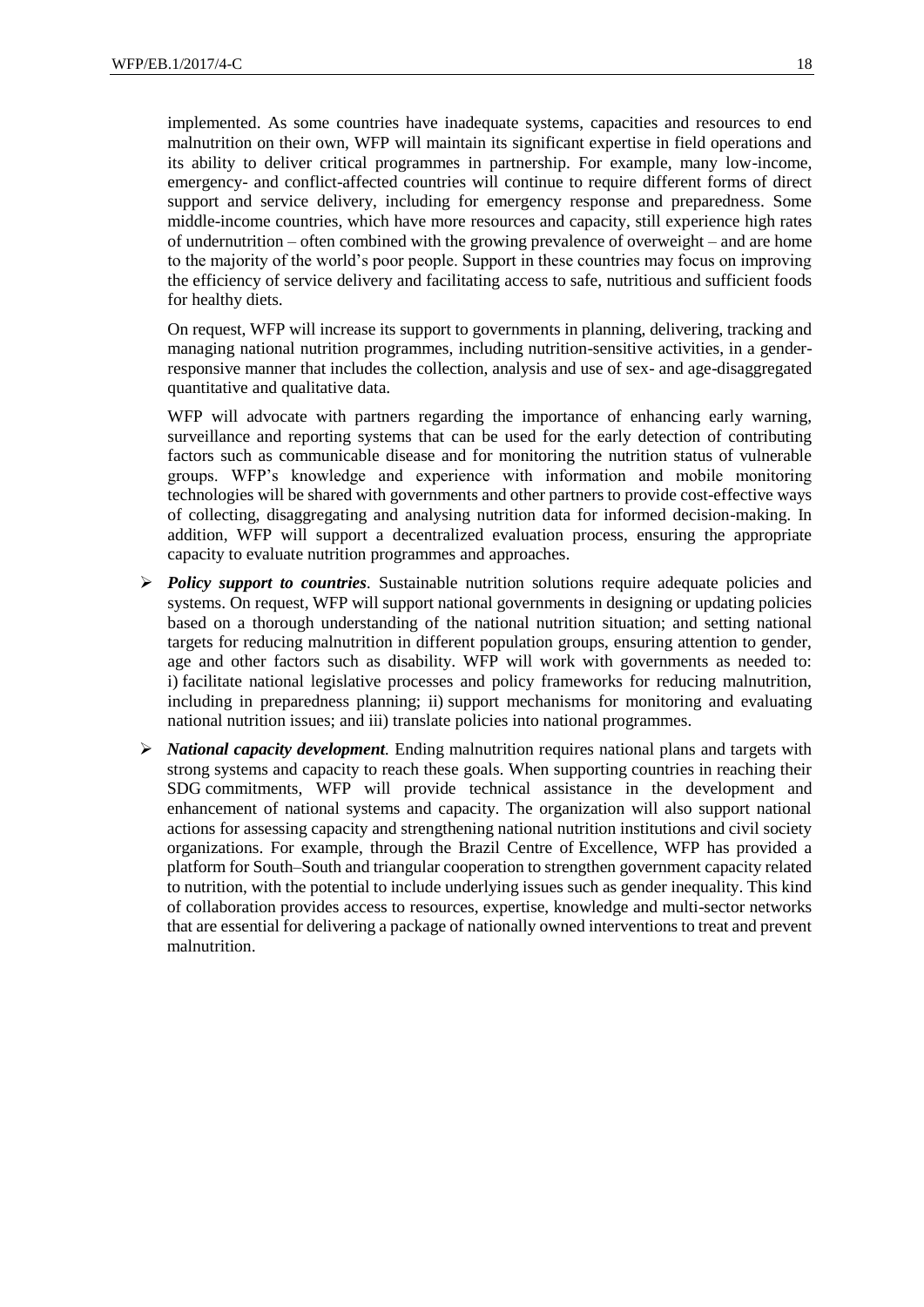## **Box 5: Nutrition partnership in Rwanda**

In Rwanda, WFP is working with UNICEF, WHO and FAO to implement a multi-sector approach based on each agency's complementary expertise in reducing stunting in two districts.

Informed by a baseline survey and joint country-level efforts to identify target groups and define potential actions, the five-component programme was designed to deliver coordinated complementary interventions, including:

- 1. UNICEF-led activities to support behaviour change and improve maternal, infant and young-child feeding practices;
- 2. FAO-led activities to promote local production and consumption of nutritious and safe foods;
- 3. WFP-led activities to increase access to age-appropriate complementary foods;
- 4. WHO-led activities to enhance information on dietary needs and nutrition status; and
- 5. WFP and UNICEF co-led activities to build district capacity in multi-sector coordination, planning and tracking of progress on implementation of district plans to eliminate malnutrition.
- *Advocacy.* WFP must be an effective advocate for the evidence-based solutions needed to end malnutrition. Using tools such as the Cost of Hunger and the Cost of Malnutrition, WFP can raise awareness of nutrition challenges and solutions, and advocate for greater domestic investments in nutrition. This work includes advocating for national policies that are linked to national programmes. As outlined in the Strategic Plan (2017–2021), WFP will advocate with countries regarding the importance of ending malnutrition. Advocating for and enabling cross-sector action is critical to maximizing the impact of nutrition interventions, regardless of modality. WFP will advocate for continuous innovation and learning to address the multiple challenges related to ending malnutrition, including through South–South and triangular cooperation. It will also support global nutrition governance via multiple advocacy channels, championing the global nutrition agenda and the need for government-led, multi-sector coordination platforms.
- *Preparing for diverse modalities and platforms.* In the past decade, the use of CBTs in food assistance has expanded significantly. A wider range of modalities allows WFP to respond more flexibly to context-specific challenges. While existing evidence of the impact of unconditional CBTs on nutrition outcomes is limited, there is potential for using cash to support better-diversified diets. WFP will work with partners, particularly academia, to explore emerging evidence of CBTs' effectiveness when combined with nutrition-specific programmes or behaviour change communications, and share lessons learned.<sup>37</sup> Through its operational research, WFP will seek opportunities to contribute to the global evidence base and disseminate findings on the potential links between CBTs and nutrition, where appropriate, using participatory gender and protection-risk analysis. WFP will also work to ensure that interventions employing CBTs consider the unique nutrition requirements of infants and young children. As CBTs become increasingly important in both emergency and non-emergency settings, WFP will ensure that lessons learned from programmes using CBTs are shared throughout the organization and with partners, and that all programmes are designed to be nutrition-sensitive, regardless of modality.

<sup>&</sup>lt;sup>37</sup> Langendorf, C. et al. 2014. Preventing Acute Malnutrition among Young Children in Crises: A Prospective Intervention Study in Niger. *PLoS Med,* 11(9): e1001714. doi:10.1371/journal.pmed.1001714.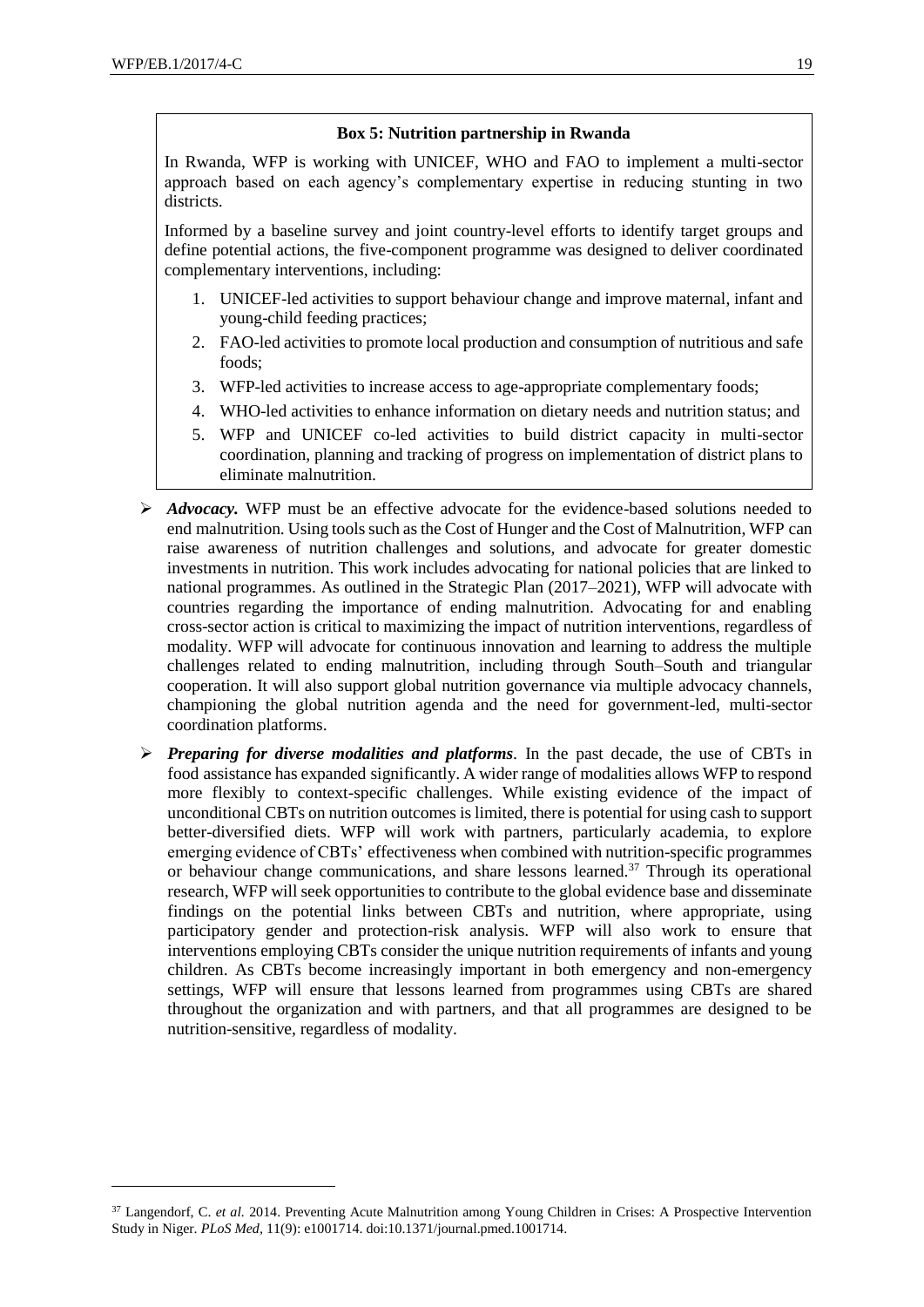*Support for innovation.* The use of innovative approaches that build on WFP's expertise and leverage context-specific opportunities will also be prioritized. Based on best practices from early experience with its Innovation Accelerator, WFP will identify tools for scale-up to support innovative high-impact approaches for improving diets via enhanced access to nutritious foods, expanding economic access to adequate diets and promoting more engagement in nutrition education.

## **Organizational Change**

- 39. As a multi-sectoral challenge, malnutrition requires coordinated multi-sectoral solutions. WFP staff must be equipped with the analytical skills to develop a package of interventions with partners, and to utilize multi-stakeholder coordination platforms as needed. This will require the updating and dissemination of guidance on gender-sensitive nutrition analysis and programme design for all forms of malnutrition, incorporating nutrition-sensitive activities in all WFP programme areas, and strategies for reaching particular vulnerable groups.
- 40. Successful implementation of this Nutrition Policy requires that all WFP staff recognize the central importance of nutrition in reaching SDG Target 2.2, WFP strategic objectives and zero hunger. This will require raising awareness of WFP's vision of nutrition. As a first step, all staff – including Country Directors, nutrition focal points and staff operating in the field – must understand their roles in supporting improved nutrition. A comprehensive communication strategy for the Nutrition Policy will outline how best to articulate the policy's objectives to WFP staff, the people WFP serves, host governments and other partners.
- 41. As a second step, WFP will continue to identify and address organizational learning needs to ensure that staff develop the necessary capacities to apply the policy and work towards the SDGs. In particular, staff must be equipped with the skills needed to improve the design and delivery of nutrition-specific and -sensitive strategies where needed and to monitor these programmes. Staff also require additional skills to support government capacity development in the design and delivery of nutrition interventions in all contexts. A catalogue of learning opportunities is available, and a new nutrition learning strategy based on a comprehensive assessment of learning needs has been created. Guided by the Nutrition Learning Advisory Group, this strategy is aligned with the nutrition knowledge management framework and is being rolled out to all WFP staff, government counterparts and other partners. The strategy addresses the needs of staff through close collaboration with the Human Resources Division, and leverages South–South and triangular cooperation to develop the capacities of WFP's workforce, governments and partners. Where needed, the Nutrition Division will work with the Human Resources Division to identify gaps and acquire additional nutrition staff, particularly at the field level.

## **Conclusion**

- 42. Ending malnutrition by 2030 requires meeting without exceeding the nutrient needs of more than 2 billion people. This entails a context-specific focus on overcoming barriers to access to and availability and consumption of nutritious foods for healthy diets for all women, men, girls and boys. Recognizing that the world faces concurrent emergencies, humanitarian nutrition response will remain a central feature of WFP's work. However, as climate, socio-political and economic dynamics continue to place stress on food and health systems, new ways of working to deliver on this core expertise are required.
- 43. Humanitarian responses and long-term development actions should be mutually reinforcing and responsive to immediate nutrition needs while addressing the underlying causes of malnutrition. Immediate nutrition activities in the short-term ensure that long-term investments in resilience are realized. At the community level, resilience activities are needed to address the underlying causes of undernutrition by improving physical and economic access to essential goods and services. At the national level, policies must be adopted that support resilient food, health and social protection systems. Such systems should be able to expand quickly to meet the needs of individuals and communities, offering services that protect the health and nutrition of the most vulnerable people.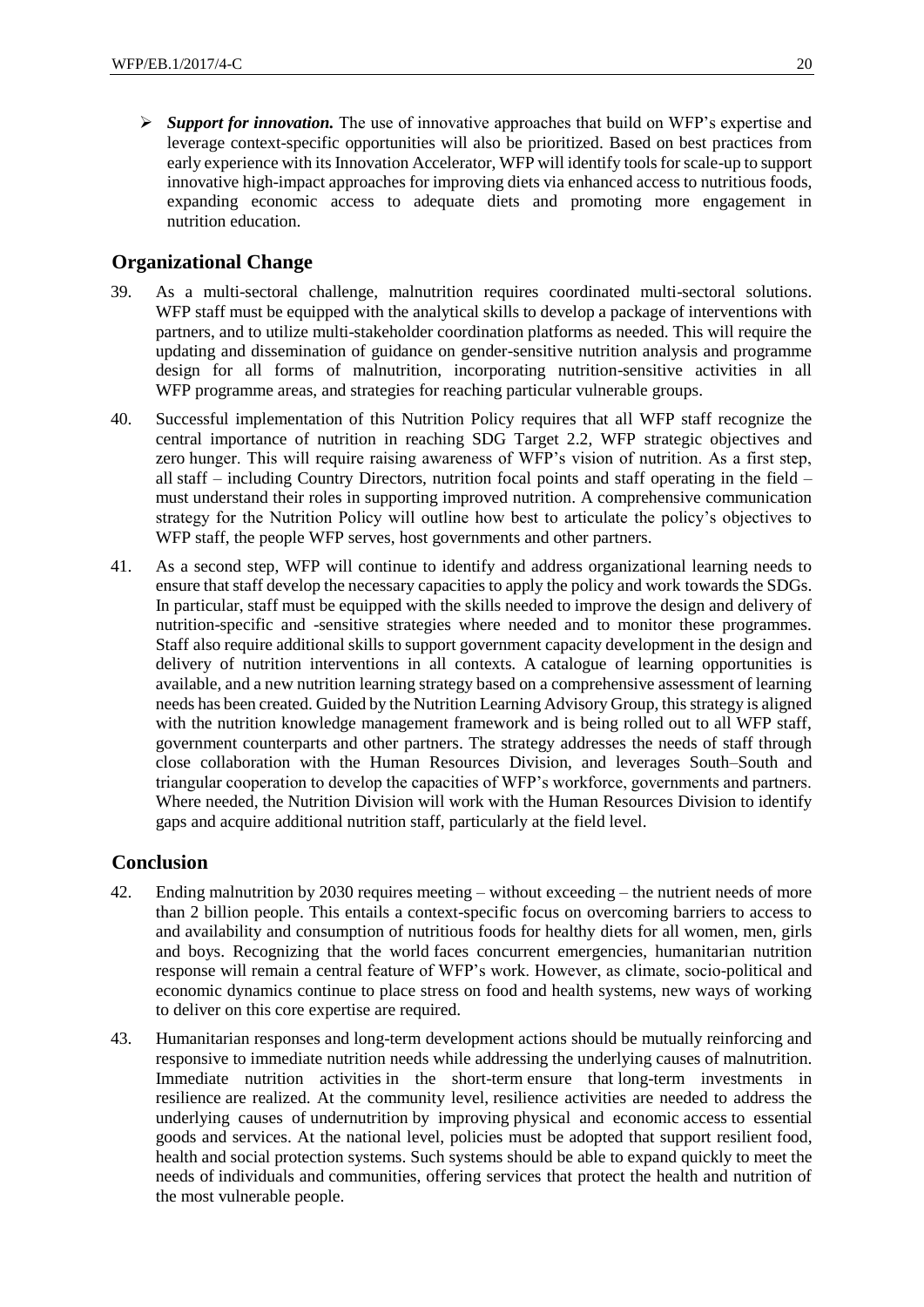44. Over-reliance on short-term, emergency approaches to meet long-term needs only exacerbates chronic problems. A preventive approach to addressing malnutrition requires deeper analysis and a focus beyond symptoms to understand driving factors. WFP commits to maintaining its core expertise in the treatment and prevention of malnutrition to ensure that vulnerable groups consume nutritious foods for healthy diets. In collaboration with its partners, WFP will support governments, where appropriate and on request, in sustainably addressing national nutrition challenges to end malnutrition by 2030.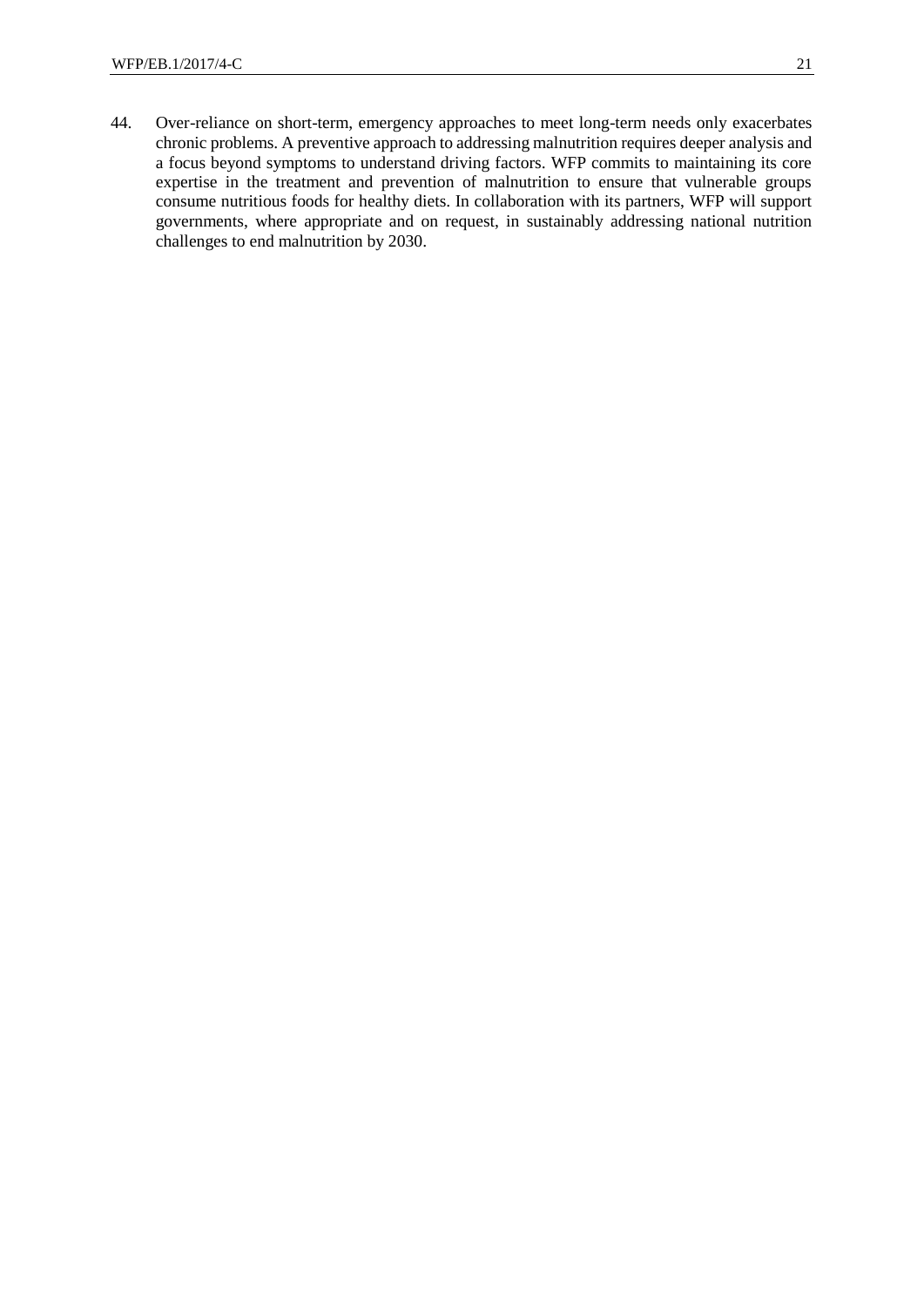## **ANNEX I**

## **Monitoring and Evaluation of Nutrition Activities and Programmes**

Monitoring and evaluation are essential for measuring outcomes, managing performance and facilitating learning and accountability throughout the organization. To fulfil these functions, the Nutrition Division has developed a monitoring and evaluation framework that uses internationally agreed standard indicators. For each nutrition-specific programme type, WFP has identified a suite of indicators for measuring programme quality, reach and nutrition outcomes. By triangulating these indicators, WFP nutrition programmes can interpret the full extent of outcomes and WFP's contribution to these outcomes.

## **Adherence**

Adherence measures beneficiaries' participation in malnutrition prevention programmes to determine whether the level of participation is adequate to effect change. It also acts a proxy measure of programme quality and acceptability.

## **Coverage**

Coverage measures the ability of a programme to reach the intended population. It is used as a measure in almost all prevention and treatment programmes and is essential in determining whether a WFP programme is sufficient to reach all of the population in need.

#### **Treatment performance**

As part of WFP's commitment to continuous improvement of performance and results, it uses SPHERE standard indicators to track the quality and performance of programmes for moderate acute malnutrition treatment, TB directly observed treatment, short course, HIV treatment and prevention of mother-to-child transmission, and to measure the programme outcomes on these vulnerable populations.

## **Nutrition Outcome Indicators**

WFP is committed to measuring the nutrition outcomes attributable to programmes through nutrition and dietary indicators. WFP prevention programmes measure the minimum acceptable diet – the summary indicator for infant and young child feeding practices during the first 1,000 days – and the minimum diet diversity for women of reproductive age, for the programme's target population. Not only are these indicators of nutrition relatively easy to collect, track and interpret, but they also provide valuable information on vulnerable populations within households.

Improving nutrition globally cannot be accomplished through nutrition-specific programmes alone; nutrition-sensitive interventions also play a vital role in tackling global malnutrition. Nutrition-sensitive programmes utilize a diverse set of interventions to address underlying causes of malnutrition: weak food security and poor food quality, inadequate care practices, and limited or lacking access to health services and a healthy environment. These diverse interventions demand a flexible but rigorous monitoring and evaluation framework to measure their outcomes, and world nutrition leaders and organizations are currently designing such a framework. To engage and lead in this process, WFP is working with IFPRI, an expert in food security and nutrition, to develop a more complete monitoring and evaluation framework of standard indicators for measuring WFP nutrition-sensitive interventions. The resulting framework and indicators will measure WFP's contributions to three vital nutrition impact pathways: improved diets, improved nutritious food environments, and improved care practices and access to health services.